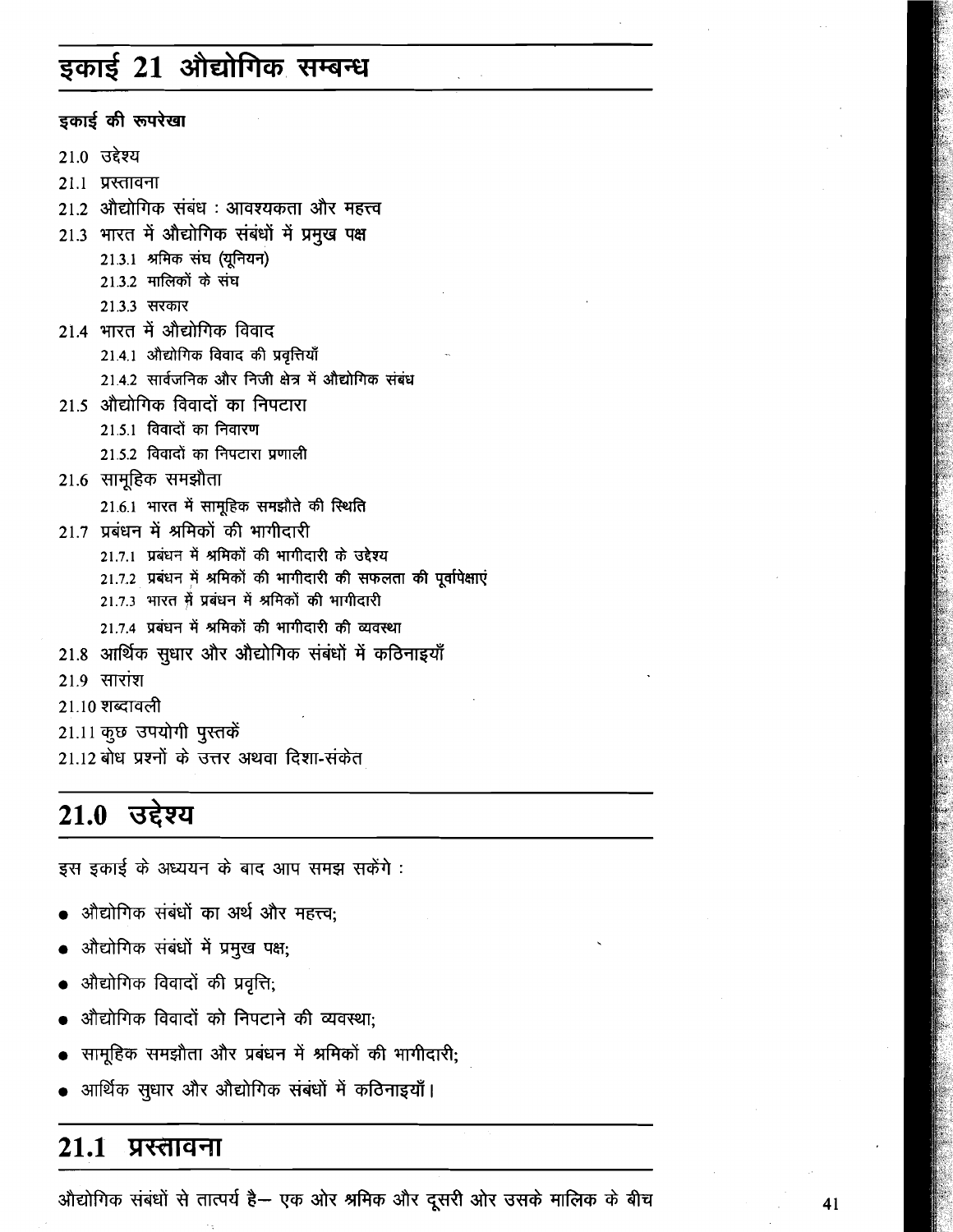संबंध। श्रमिक मजदूरी के बदले अपनी सेवाएँ प्रस्तुत करते हैं। परन्तु उनका निष्पादन कार्य के दौरान उपलब्ध परिस्थितियाँ, अर्थात मजदूरी को छोड़, काम-काज से जुड़ी अन्य परिस्थितियों पर निर्भर करता है। औद्योगिक संबंधों का सार है— प्रबंधन अपने श्रमिकों के साथ कैसा बर्ताव करना है और श्रमिक किस प्रकार अपने मालिकों के हित में काम करते हैं। आधुनिक संगठित उद्योगों में से अधिकांश उद्योगों में श्रमिक अपने आपको संघों में संगठित कर लेते हैं और उसे अपने सामान्य हितों के लिए इस्तेमाल करते हैं। संघों का उपयोग वे अच्छे और सूधरते काम के माहौल को सुनिश्चित करने के लिए कर सकते हैं। दूसरी ओर, मालिक भी उस सीमा तक काम की परिस्थितियों में सुधार लाना चाह सकते हैं जहाँ तक नई लागत से श्रमिकों की उत्पादिता और उत्पादन में वृद्धि हो ताकि उन्हें लागत के बदले मुआवजा मिले।

किसी औद्योगिक इकाई का विकास, उसमें प्रौद्योगिक परिवर्तन, इत्यादि, श्रमिकों की काम की परिस्थितियों को प्रभावित करते हैं। इनमें से कुछ, जैसे विकास से श्रम के सृजन में वृद्धि हो सकती है। वे इनका स्वागत कर सकते हैं और इन्हें बढ़ावा भी देना चाहेंगे। परंतू प्रौद्योगिक परिवर्तन जो श्रमिकों को मशीनों द्वारा विस्थापित करते हैं, श्रमिकों की उत्पादिता तो बढ़ा सकते हैं परन्तु इनके फलस्वरूप छँटनी भी हो सकती है। यदि प्रौद्योगिक परिवर्तन के साथ विस्तार न जुड़ा हो तो यह श्रमिकों के हितों के प्रतिकूल हो सकता है। इस प्रकार औद्योगिक संबंधों के विषय के अनेक पहलू हैं : (i) श्रमिकों और प्रबंधन के बीच संबंध, (ii) श्रमिकों के बीच संबंध, और (iii) श्रमिक संघों के बीच संबंध।

# 21.2 औद्योगिक संबंध : आवश्यकता और महत्त्व

किसी भी उत्पादन इकाई में उत्पादन प्रबंधन और श्रमिकों के संयुक्त प्रयासों का परिणाम होता है। अतः उत्पादन के लक्ष्य प्राप्त करने और उत्पादन बढ़ाने के लिए सदभावपूर्ण औद्योगिक संबंध अनिवार्य हैं। अच्छे संबंध न होने की स्थिति में औद्योगिक संघर्ष उत्पन्न होते हैं और समाज के सभी वर्गों पर प्रतिकूल प्रभाव पड़ता है। खराब औद्योगिक संबंधों के अन्य परिणाम हैं : काम में रुकावट, श्रमिकों का दरिद्र होना और छँटनी। उत्पादन में रुकावट से प्रबंधन को हानि का सामना करना पड़ता है, लागत में वृद्धि होती है और मशीनों तथा उपकरणों को क्षति पहुँचती हैं। उत्पादन क्रियाओं के भंग होने से राष्ट्रीय आय में गिरावट आती है। इसके कारण सरकारी राजस्व में भी कमी होती है। कानून और व्यवस्था बनाए रखने तथा औद्योगिक संघर्ष के दौरान आपराधिक गतिविधियों पर नियंत्रण करने के प्रशासनिक व्यय में वृद्धि होती है। प्रोफेसर पीगू के शब्दों में, एक ओर काम बंदी में वास्तविक तौर पर शामिल लोगों को निर्धन बनाकर यह अन्य उद्योगों द्वारा उत्पादित वस्तुओं की माँग घटाता है; दूसरी ओर, यदि उद्योग अन्य उद्योगों के संचालन में मोटे तौर पर ज़रूरी वस्तु या सेवा प्रदान करते हैं तो इससे उन्हें कच्चा माल या उपकरणों की आपूर्ति में कमी आती है।

स्वतंत्रता के समय भारत को तीव्र औद्योगिक विकास की आवश्यकता थी। यह आवश्यकता अब भी बनी हुई है। उद्योगों का तेज़ी से विकास, औद्योगिक ढाँचे में विविधता लाने के साथ-साथ प्रौद्योगिकी व औद्योगिक उत्पादन के वैज्ञानिक आधार में परिवर्तन श्रमिकों को प्रदत्त काम की परिस्थितियों पर प्रभावी तौर पर निर्भर करते हैं। उद्योगों के निरंतर और तीव्र विकास के लिए साधनों का कुशल उपयोग आवश्यक है। उत्पादकता में निरंतर वृद्धि ज़रूरी है।

औद्योगिक संवृद्धि को अधिकाल में स्थिरता के साथ बनाए रखना होता है। यह सब औद्योगिक और सदभावपूर्ण श्रम प्रबंधन संबंधों पर बहुत अधिक निर्भर है।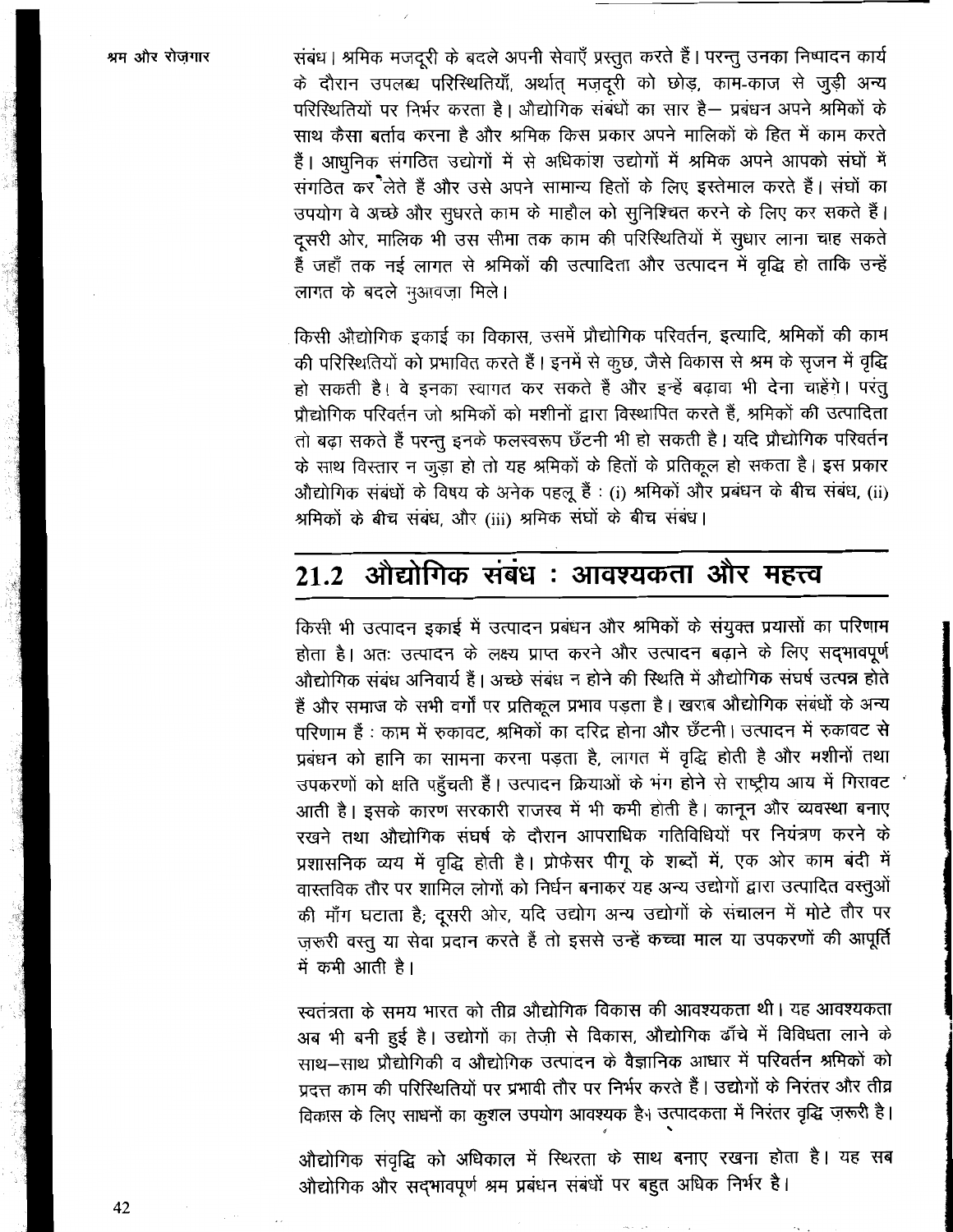पिछले पाँच दशकों में भारत के औद्योगिक परिदृश्य में परिवर्तन स्पष्ट रूप से दिखाई देते हैं। प्रबंधन अब एक बिल्कुल अलग पेशे के रूप में उभरा है। प्रौद्योगिकी परिवर्तन हुए हैं। इन प्रौद्योगिकी परिवर्तनों ने कुछ समस्याएँ पैदा की हैं:

औद्योगिक सम्बन्ध

क) वर्तमान रोजगार का फालतूपन, और

ख) वर्तमान श्रम शक्ति का आवश्यक दक्षता के साथ सामंजस्य।

भारत में विदेशी पूँजी प्रमुख घरेलू औद्योगिक घरानों के साथ सहयोग और स्वयं उनकी सहायक कम्पनियों, दोनों ही रूपों में आ रही है। इसका श्रमिकों पर कम से कम उस सीमा तक प्रभाव पड़ा है जहाँ तक वह विदेशी हित अपने साथ प्रबंध प्रणाली की नई लहरें लाए हैं और श्रम को पुरस्कृत करने व संभालने के नए मानकों से परिचय कराया है। इसके अतिरिक्त जुलाई 1991 से चल रहे नए आर्थिक सुधारों ने भी काम के माहौल और औद्योगिक संबंधों को विभिन्न रूप से प्रभावित किया है। इस इकाई में आगे जाकर हम इस पहलू पर विचार करेंगे।

उपरोक्त संदर्भ में हमारे लिए यह वांछनीय होगा कि हम भारत में हुए औद्योगिक विवाद के स्वरूप, औद्योगिक विवादों को सुलझाने की व्यवस्था, सामूहिक समझौता, प्रबंधन में श्रमिकों की भागीदारी और आर्थिक सुधारों के बाद की अवधि में औद्योगिक संबंधों से जुड़ी समस्याओं की जानकारी हासिल करें।

#### बोध प्रश्न 1

1) किस प्रकार के औद्योगिक संबंध संवृद्धि और उत्पादिता को बढ़ावा देने में सहायक होते हैं?

2) औद्योगिक संघर्ष का श्रमिकों पर किस प्रकार असर पड़ता है? 3) औद्योगिक संबंधों से हमारा क्या तात्पर्य है?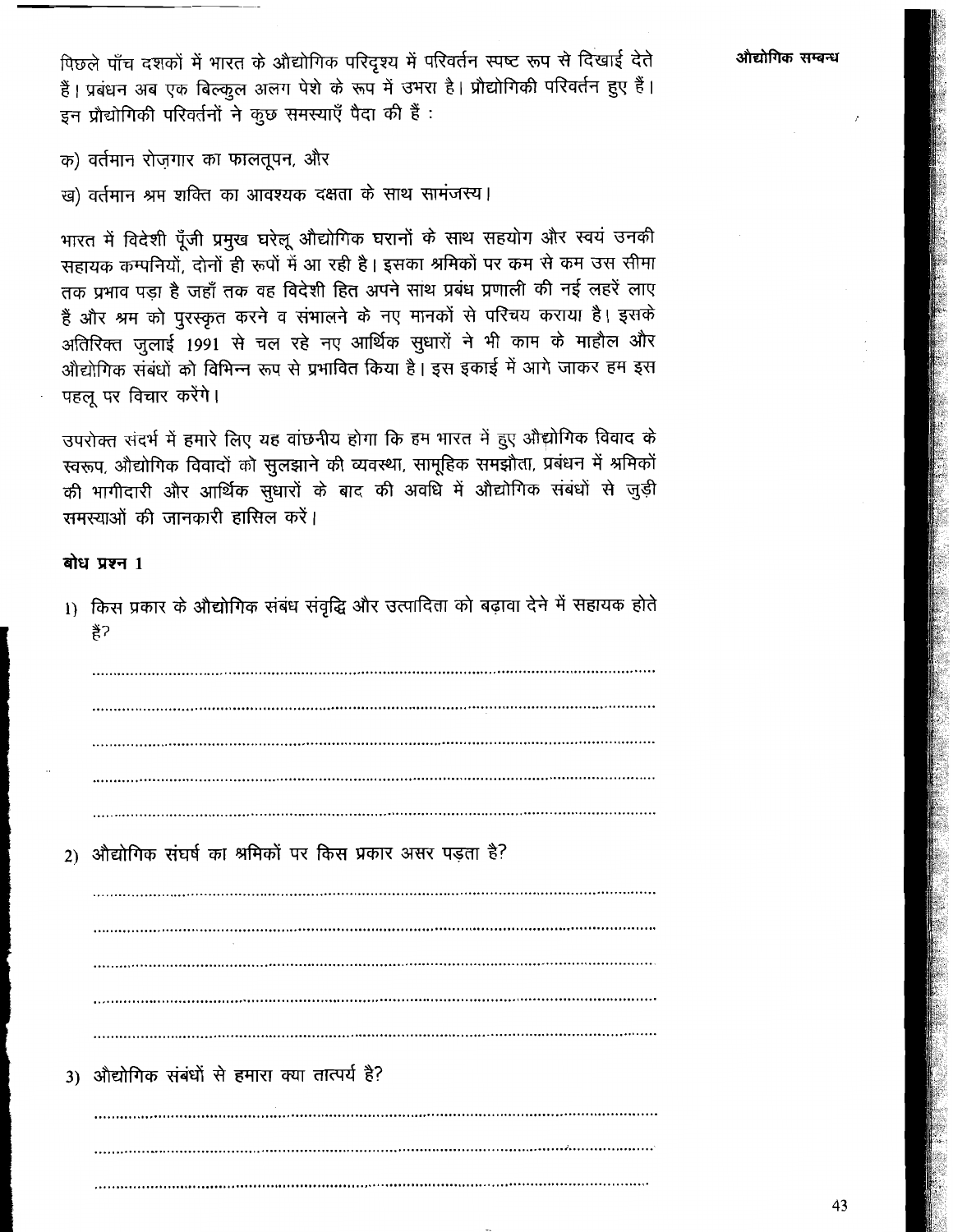# 21.3 भारत में औद्योगिक संबंधों में प्रमुख पक्ष

औद्योगिक संबंधों में दो प्रमुख पक्ष हैं :

क) श्रमिक संघ, और

ख) मालिकों के संघ।

औद्योगिक संबंधों में इन दो प्रमुख पक्षों के अलावा एक तीसरा पक्ष सरकार है जो (क) श्रमिकों के हितों की रक्षा करती है, और (ख) संघर्ष उत्पन्न होने पर उनके निपटाने में सहायक बनकर एक महत्त्वपूर्ण भूमिका निभाती है:

### 21.3.1 श्रमिक संघ (यूनियन)

भारत में श्रमिक संघ आंदोलन एक शताब्दी से अधिक पुराना है। श्रमिक संघों को भारत के संविधान के अपनाए जाने के बाद प्रोत्साहन मिला। इसके अंतर्गत सभी नागरिकों को सार्वजनिक व्यवस्था के हितों के अधीन संघ बनाने का अधिकार दिया गया। यह श्रमिक संघ अपने अनेक कार्यों द्वारा सदस्यों के हितों की रक्षा करते हैं।

1990 के दशक के आरंभ में कूल कार्यशील जनसंख्या का लगभग 9 प्रतिशत संगठित था। 1990 में संघों की कुल संख्या 52,016 थी जिसके 61,81,000 सदस्य थे। यह संख्या 1951 की अपेक्षा 10 गुना से भी अधिक हैं। सार्वजनिक क्षेत्र में संघ निर्माण में अत्यधिक तीव्रता है और इसका अनुपात 90 प्रतिशत है जबकि निजी क्षेत्र, विशेषकर लघु और मध्यम स्तर की इकाइयों में यह कम है। पंजीकृत संघों का केवल पंचमांश (1/5) एक-दूसरे के साथ अथवा राष्ट्रीय स्तर पर दस प्रमुख महासंघों के साथ संबद्ध है।

भारत में श्रमिक संघों के कामकाज में अनेक कमजोरियाँ रही हैं। भारत में श्रमिक आंदोलन वैचारिक आधार पर विभाजित है। श्रमिक संघों के विभिन्न महासंघ दलगत आधार पर बनाए गए हैं। अखिल भारतीय ट्रेड यूनियन कांग्रेस (AITUC) स्वाधीनता के बाद से ही पूरी तरह कम्यूनिस्टों के नियंत्रण में रहा है। भारतीय राष्ट्रीय ट्रेड यूनियन कांग्रेस (INTUC) कांग्रेस पार्टी से संबंधित है। अखिल भारतीय ट्रेड यूनियन कांग्रेस (AITUC) में विभाजन के फलस्वरूप समाजवादियों ने हिन्द मज़दूर सभा (HMS) की स्थापना की। हिन्द मज़दूर सभा में एक और विभाजन से गैर-कम्युनिस्ट मार्क्सवादी गुट ने यूनाइटेड ट्रेड यूनियन (UTC) का निर्माण किया। 1955 में जनसंघ पार्टी ने भारतीय मज़दूर संघ (BMS) का गठन किया। कम्यूनिस्टों में विभाजन से अखिल भारतीय ट्रेड यूनियन कांग्रेस (AITUC) में विभाजन हुआ जिससे 1970 में सेंटर ऑफ इण्डियन ट्रेड यूनियन्स (CITU) का जन्म हुआ। तमिलनाडू में डी.एम.के. और ए.आइ.ए.डी.एम.के. तथा महाराष्ट्र में शिव सेना जैसे क्षेत्रीय राजनीतिक दलों से संबंधित क्षेत्रीय महासंघों का भी प्रादुर्भाव हुआ है। इस प्रकार, श्रमिक आंदोलन के राजनीतिक आधार पर विभाजन से फूट पैदा हुई है और श्रमिक संघ आंदोलन कमजोर हुआ है। मालिक द्वारा श्रमिक संघ को मान्यता देने का कानूनी प्रावधान न होने के कारण काम के एक ही स्थान पर अनेक संघों का गठन किया जाता है जिनमें श्रमिकों के एक ही वर्ग का समर्थन प्राप्त करने के लिए आपसी होड़ मचती है और ऐसी स्पर्द्धा आमतौर पर तीखी कभी-कभी तो हिंसक भी हो जाती है। यह कहना कठिन है कि राष्ट्रीय स्तर पर कितने श्रमिक संघ कार्यशील हैं क्योंकि बहुत से संघों का किसी भी अखिल भारतीय संघ से संबंध नहीं हैं। बहरहाल, हाल में हुए अधिकांश विभाजन व्यक्तियों से और कभी-कभी जाति और क्षेत्रीय हितों से संबंधित रहे हैं।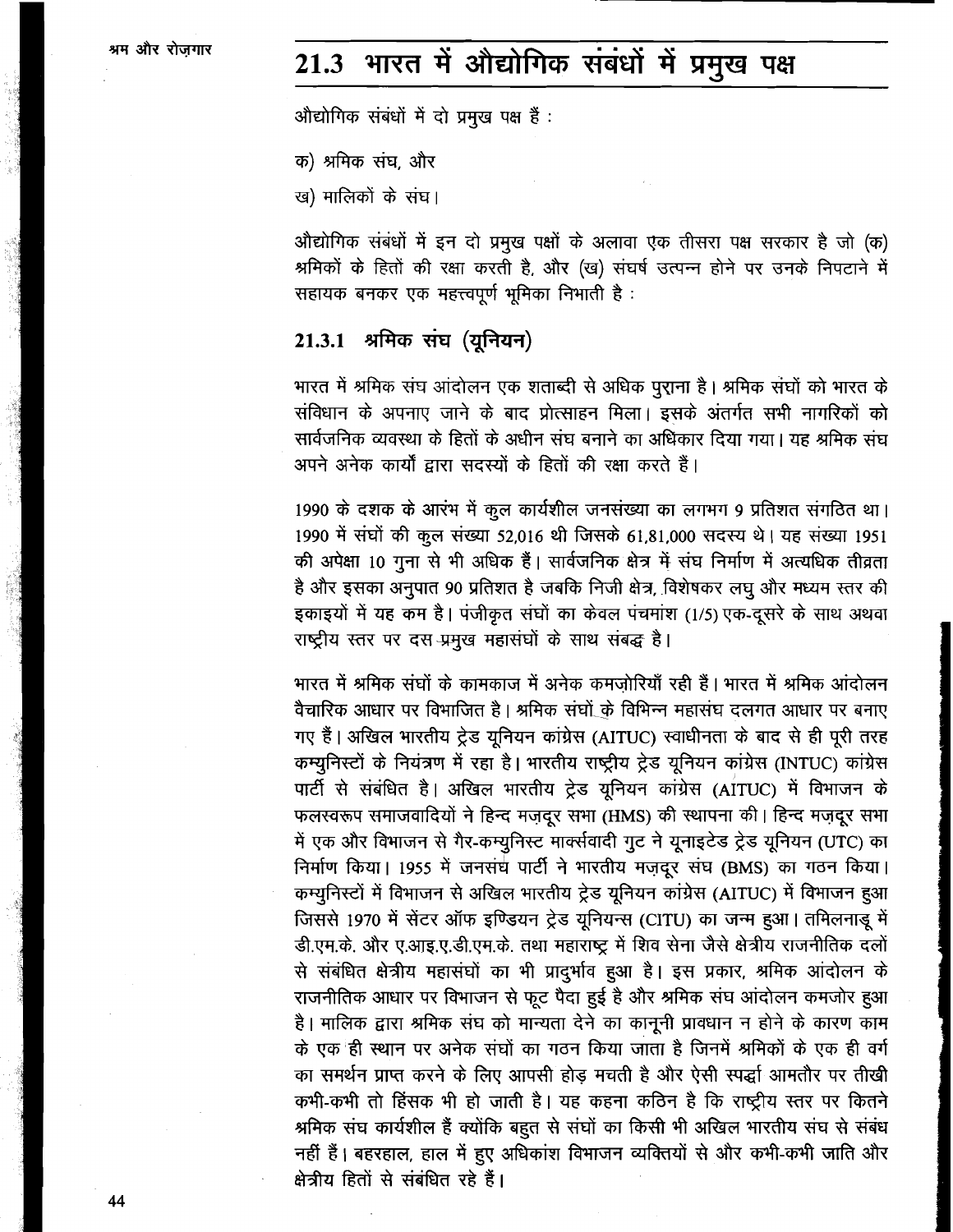सदस्यता के निम्न विस्तार और श्रमिक संघों के विभाजन के अलावा सदस्यता में गिरावट, श्रमिक संघों और श्रमिकों के बीच असंगति श्रमिक संघों की अन्य कमजोरियाँ हैं। कार्य प्रक्रिया के बदलते स्वरूप के कारण क्षेत्रीय स्तर पर संघों से उद्यम स्तर पर संघों के स्थानांतरण की नई प्रवृत्ति उभरने लगी है।

श्रमिक संघ आजकल असमंजस में हैं। वह बहुराष्ट्रीय कम्पनियों के प्रवेश को पसंद नहीं करते परंतु उनके द्वारा दिए जाने वाले ऊँचे वेतनमान और अन्य सुविधाओं से आकर्षित होते हैं। वह लघु उद्योग के विकास के पक्षधर हैं परन्तू बड़ी इकःइयों के काम को सहायक लघु उद्योगों को ठेके पर देने के विरोधी हैं। इसी प्रकार, श्रमिक संघ रुग्ण इकाइयों को बंद करने का विरोध करते हैं परंतु घाटे वाले उद्यमों के रूप में उन्हें अनिश्चित काल तक चलाने को स्वीकार करने में असमर्थ हैं। वह ढाँचागत सामंजस्य (structural adjustment) के रोज़गार और काम की परिस्थितियों पर प्रतिकूल प्रभावों का विशेष उल्लेख करते हैं परंतू, सुधारों का विरोध नहीं करते।

# $21.3.2$  मालिकों के संघ

अखिल भारतीय आधार पर मालिकों के तीन संघ हैं :

फिक्की (FICCI)] नई दिल्ली द्वारा स्थापित मालिकों का अखिल भारतीय संगठन (AIOE)। एसोचेमं (ASSOCHAM), मुम्बई द्वारा स्थापित भारतीय संगठन नियोक्ता संघ (EFI)। केंद्रीय सार्वजनिक क्षेत्र के उपक्रमों द्वारा स्थापित नई दिल्ली का स्कोप (SCOPE)।

सरकार द्वारा अंतरराष्ट्रीय श्रम संगठन (ILO) के साथ संबंधों के लिए इन तीनों ने मिलकर एक संघबद्ध संगठन का गठन किया है जिसका नाम है भारतीय नियोक्ता परिषद् (Council of Indian Employers - CIE) | इन तीनों संगठनों के अलावा अखिल भारतीय निर्माता संगठन (All India Manufacturers' Organisation -IMO) नामक एक चौथा संगठन है जो निजी क्षेत्र के लघु और मध्यम स्तर के उद्यमों के हितों का प्रतिनिधित्व करता है। पाँचवाँ है भारतीय उद्योग परिसंघ (Confederation of Indian Industry - CII) । श्रम मंत्रालय ने इन दोनों संगठनों को भारतीय श्रम सम्मेलन (Indian Labour Conference) और अंतरराष्ट्रीय श्रम सम्मेलन (International Labour Conference) समेत विभिन्न त्रिपक्षीय मंचों में अलग से प्रतिनिधित्व प्रदान किया है।

अखिल भारतीय नियोक्ता संगठन (AIOE) के सदस्यों की संख्या 160 से कम और भारतीय नियोक्ता संघ (EFI) की 240 से कम है। स्कोप (SCOPE) में केंद्रीय सार्वजनिक क्षेत्र के उपक्रमों की लगभग 95 प्रतिशत सदस्यता है।

#### 21.3.3 सरकार

सरकार तीसरा प्रमुख तत्त्व है जो औद्योगिक संबंधों के क्षेत्र में श्रमिकों के हितों की रक्षा और औद्योगिक शांति सुनिश्चित करने में अत्यंत आवश्यक भूमिका निभाती है। उसने एक विस्तृत विधायी व्यवस्था का निर्माण किया है। भारतीय औद्योगिक संबंधों के स्वरूप निर्धारण में तीन महत्त्वपूर्ण विधेयकों की अहम भूमिका है। वह अधिनियम है: भारतीय श्रमिक संघ अधिनियम, 1926, औद्योगिक रोजगार (स्थायी निर्देश) विधेयक, 1946 और औद्योगिक विवाद अधिनियम, 19471

1926 का श्रमिक संघ अधिनियम संघों को वह बूनियादी न्यूनतम मान्यता प्रदान करता है, जिसके बिना उन्हें गैर-काननी करार दिया जा सकता है। इस कानन के अंतर्गत कोई सात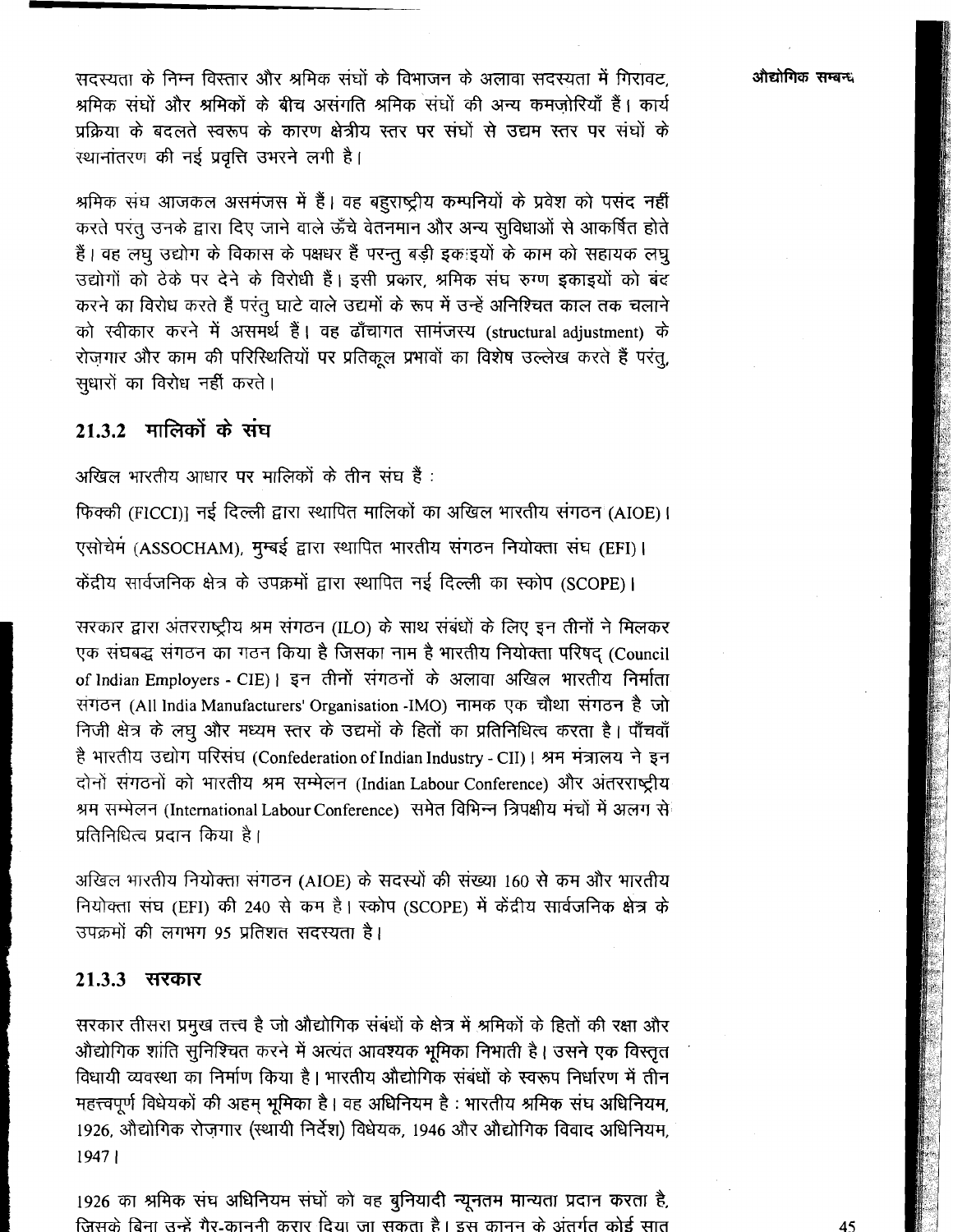श्रमिक मिलकर श्रमिक संघ का निर्माण कर सकते हैं और श्रमिक संघों के रजिस्ट्रार से पंजीकरण की माँग कर सकते हैं। इस अधिनियम श्रमिक संघों द्वारा छेड़े विवादों से उठे दीवानी और फौजदारी मुकद्दमों में पंजीकृत संघों की रक्षा करता है।

औद्योगिक विवाद अधिनियम, 1947 विधि निर्माण की दृष्टि से महत्त्वपूर्ण है जिसका उद्देश्य समझौते. मध्यस्थता और अधिनिर्णय के जरिए श्रमिक और प्रबंधन के बीच किसी भी संघर्ष का तेजी से निपटारा करना है। इस अधिनियम के तहत किसी भी उद्योग में हड़ताल अथवा तालाबंदी की घोषणा से पहले 14 दिनों का नोटिस दिया जाना आवश्यक होता है। इस पर हम भाग 21.5 में विस्तार से विचार करेंगे।

औद्योगिक रोजगार (स्थायी निर्देश) अधिनियम, 1946 के अंतर्गत एक सौ या अधिक श्रमिकों को काम में लगाने वाली प्रत्येक संस्था के लिए रोजगार की शर्तों को परिभाषित करने वाले स्थायी निर्देशों की सूची रखना आवश्यक है। यह स्थायी निर्देश श्रमिकों के वर्गीकरण, पालियों, उपरिथति, अनुशासन, रोजगार से बर्खास्तगी और शिकायत प्रक्रिया से संबंधित होते हैं। इन सबका यथोचित सीमा तक सरकार द्वारा बनाए गए आदर्श स्थायी निर्देशों के अनुरूप होनी ज़रूरी है। अधिनियम यह सुनिश्चित करता है कि श्रमिकों को दिया गया रोजगार कुछ न्यूनतम सुविधा के साथ हों।

सरकार ने अनेक कानूनी उपायों से, जिनमें विशेष रूप से विभिन्न क्षेत्रों में कार्यरत औद्योगिक श्रमिकों के काम की परिस्थितियाँ शामिल हैं, श्रमिकों के काम की शर्तों का नियमन भी किया है। उदाहरण के लिए, फैक्टरी अधिनियम, 1948 उन सभी औद्योगिक संस्थाओं में, सेवा और काम की शर्तों को नियमित करता है, जहाँ दस या उससे अधिक श्रमिक काम करते हैं और पावर का उपयोग किया जाता है (अन्य सभी किस्म की औद्योगिक संस्थाएँ जहाँ बीस या अधिक श्रमिक काम करते हैं)। अधिनियम श्रमिकों के स्वास्थ्य, सुरक्षा और कल्याण से जुड़ी न्यूनतम सुविधाओं से संबंधित है। इसी प्रकार कर्मचारी राज्य बीमा अधिनियम, 1948; बोनस अदायगी अधिनियम, 1965 आदि औद्योगिक संस्थाओं में परिस्थितियों को नियमित करने के कानूनी उपायों के उदाहरण हैं। ओद्योगिक विवाद (बैंक और बीमा) अधिनियम, 1949; विभिन्न राज्यों के दुकान और संस्थापन अधिनियम इत्यादि उद्योग विशेष से संबंधित उपायों के उदाहरण हैं।

उपरोक्त के अलावा, असंगठित, श्रमिकों (जो कूल श्रमिकों का 91.5 प्रतिशत हैं) के हितों की रक्षा के लिए बहुत से उपाय किए गए हैं। इनमें शामिल हैं : न्यूनतम मज़दूरी अधिनियम, 1948; बंधुआ मजदूर प्रथा (उन्मूलन) अधिनियम, 1976; बाल मजदूर निषेध और नियमन अधिनियम, 1986 इत्यादि। न्यूनतम मज़दूरी अधिनियम, 1948 के अंतर्गत राज्य और केंद्र सरकार विभिन्न वर्गों के श्रमिकों के लिए न्यूनतम मज़दूरी की अधिसूचना जारी करते हैं। बागान श्रम अधिनियम, 1951 बागान श्रमिकों को कुछ बुनियादी सुविधाएँ उपलब्ध करवाता है। बंधुआ मज़दूर प्रथा (उन्मूलन) अधिनियम, 1976; बंधुआ मज़दूर प्रथा का उन्मूलन करने और उन मज़दूरों को मुक्त कराने का प्रयास करता है जो बंधक ऋण लेने के कारण बिना मज़दूरी के या नाममात्र की मज़दूरी पर बंधुआ श्रम प्रदान करते हैं। असंगठित श्रमिकों की प्रत्यक्ष रूप से प्रभावित करने वाले अन्य उपाय हैं : केरल कृषि श्रमिक अधिनियम, 1974; विभिन्न राज्यों की पेंशन व्यवस्थाएँ। इस बात को ध्यान में रखते हुए कि 1991 से अपनाई गई नई आर्थिक नीति निगम क्षेत्र के विकास में सहायक हो सके निकट भविष्य में असंगठित श्रमिकों की काम की परिस्थितियों को सुधारने में सरकार की निर्णायक भूमिका आवश्यक हैं।

# 21.4 भारत में औद्योगिक विवाद

काफी हद तक श्रम और प्रबंधन के हित एक-दूसरे के विपरीत होते हैं। दैनिक कार्य-कलाप से उभरे कई मामलों पर उनमें आपसी संघर्ष होता है। मजदरी और काम की परिस्थितियों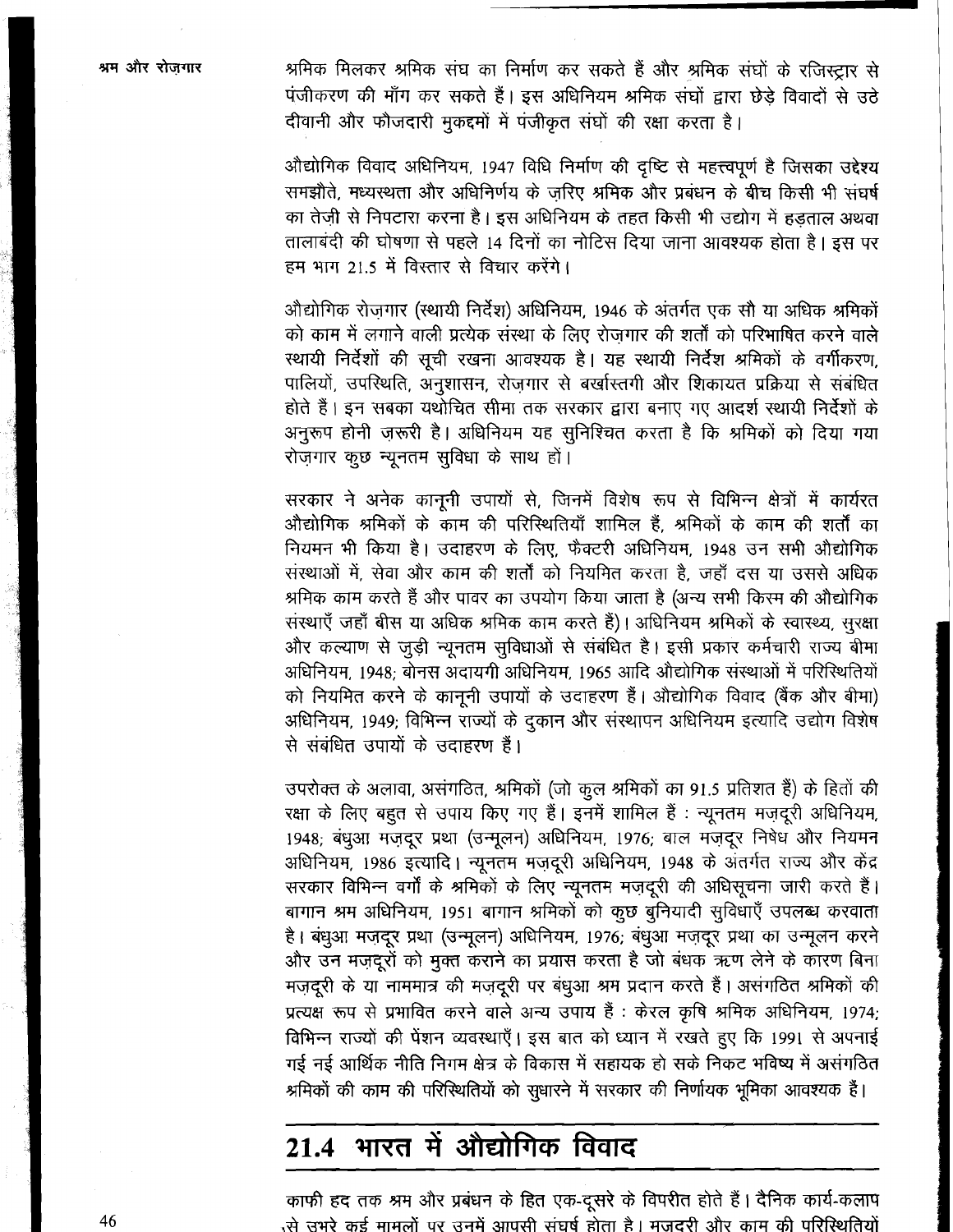के अलावा काम के बँटवारे, काम के तरीके, सुरक्षा, छँटनी निर्णय लेने में भागीदारी और ऐसे ही विषयों को लेकर मतभेद पैदा होते हैं। श्रमिकों की ओर से विरोध और असंतोष कई माध्यमों से व्यक्त किए जाते हैं जैसे कि हड़ताल, बायकॉट, तोड़फोड़, काम में धीमापन, जानबुझकर समय और माल जाया करना, इत्यादि। इसी प्रकार मालिक अपना असंतोष तालाबंदी. अस्थायी छँटनी. निलंबन और बर्खास्तगी के जरिए व्यक्त करते हैं।

हालाँकि भारत में दोनों पक्ष (श्रम और प्रबंधन) विवाद निपटाने के लिए उपरोक्त उपायों का सहारा लेते हैं. सामान्य तौर पर संघर्ष को हड़तालों और नालाबंदियों से ही जोड़ा जाता है और संघर्ष के इन्हीं दो रूपों के विषय में आँव डे उपलब्ध हैं।

# 21.4.1 औद्योगिक विवाद की प्रवृत्तियाँ

औद्योगिक विवादों में श्रमिकों के शामिल होने और श्रम-दिवसों के नुकसान होने की बढती हुई प्रवृत्ति देखने में आती है। हड़तालों और तालाबंदियों के कारण श्रम-दिवसों के नुकसान के तौर पर पिछले साढे चार दशकों के औद्योगिक विवादों का अध्ययन तीन उप-अवधियों में बॉटकर किया जा सकता है:

- अवधि । 1975 तक.
- अवधि II 1976–80 तक.
- अवधि III 1980-97 तक।

अवधि I (1975 तक) : औद्योगिक विवादों में श्रमिकों के शामिल होने और श्रम-दिवसों के नुकसान की प्रवृत्ति बढ़ती रही है। श्रम-दिवसों का नुकसान 1951 में 38 लाख से बढ़कर 1961 में 49 लाख, तथा 1971 में 149 लाख हो गया। इस अवधि में औद्योगिक विवादों में हड़तालों की प्रधानता रही। 1961-75 की अवधि में हड़तालों के कारण श्रम-दिवसों का हुआ नुकसान कुल नष्ट श्रम-दिवसों के 60 से 84 प्रतिशत के परिसर में रहा। इसके विपरीत तालाबंदियों का अंश 16 से 40 प्रतिशत के बीच रहा।

यदि हडतालों या तालाबंदियों की तीव्रता की माप

क) शामिल श्रमिकों की संख्या-

ख) हडतालों या तालाबंदियों की अवधि-

ग) हडतालों या तालाबंदियों में नष्ट श्रम-दिवस-

के आधार पर की जाए तो इस अवधि में तालाबंदी की तुलना में हड़तालों की तीव्रता अधिक रही।

आँकड़ों से ज्ञात होता है कि 1961-75 की अवधि में औसतन एक श्रमिक 8.8 दिन हड़ताल में हासिल रहा जबकि इसके विपरीत 28 दिन तालाबंदी में। इस प्रकार 1961-75 के दौरान तालाबंदियों की तीव्रता हड़तालों की उपेक्षा तीन गुना अधिक रही।

अवधि II (1976-80) : 1975 में आपातकाल के साथ ही आंतरिक सुरक्षा रख-रखाव अधिनियम (MISA) और भारत प्रतिरक्षा नियमों (DIR) के लागू हो जाने के कारण औद्योगिक विवाद कम हुए। श्रमिकों के प्रति मालिकों की उग्रता बढ़ गई और तालाबंदियों के कारण नष्ट श्रम-दिनों का प्रतिशत 1974 में 16.4 से बढ़कर 1975 में 23.7 प्रतिशत और 1976 में 78 प्रतिशत हो गया जबकि हड़तालों के कारण श्रम-दिवसों के नुकसान का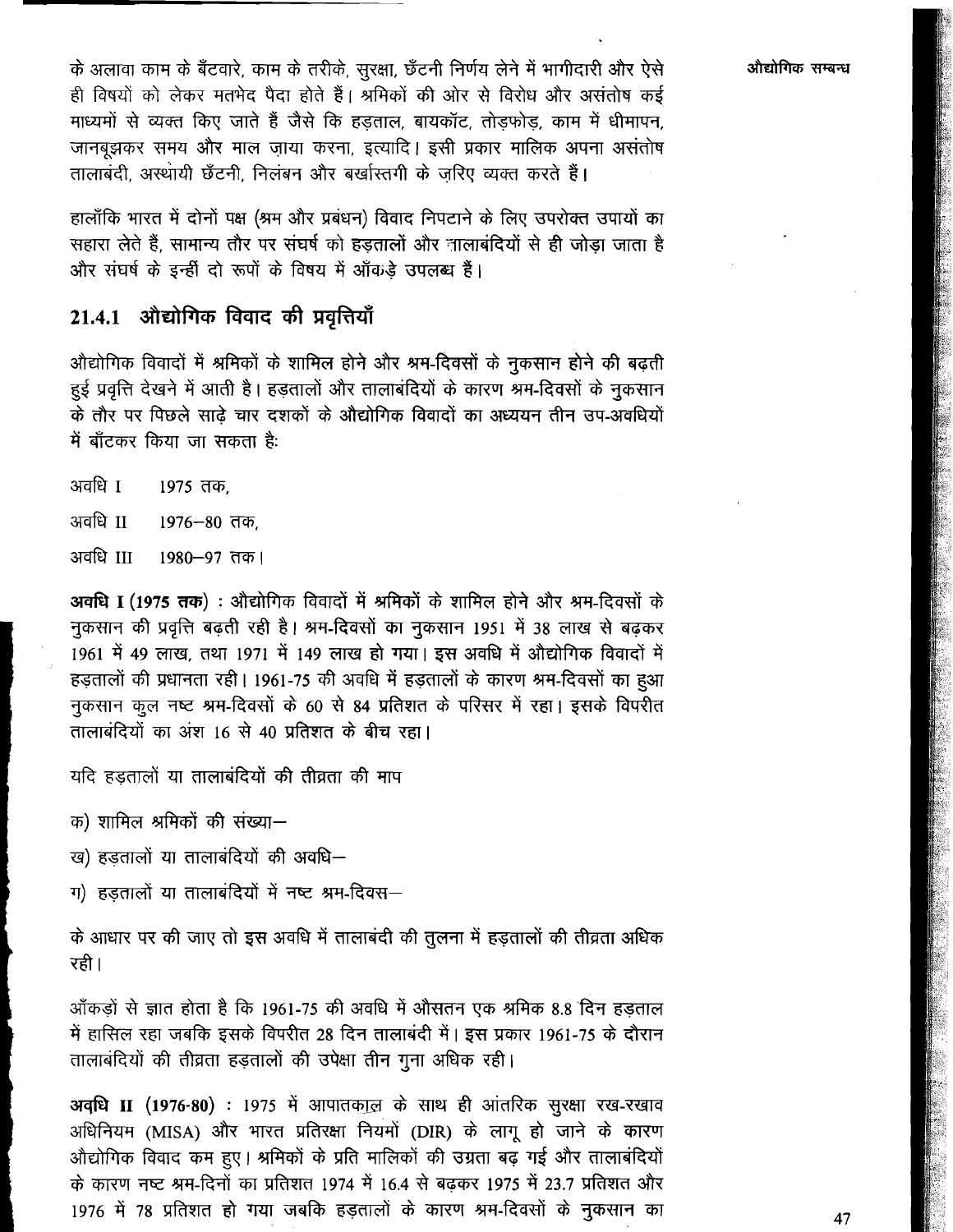श्रम और रोजगार

अनुपात 1974 में 83.6 प्रतिशत, 1975 में 76.3 प्रतिशत और 1976 में 22 प्रतिशत रहा।

1977 और 1979 के बीच जनता दल शासन के दौरान स्थिति बदल गई। तुलनात्मक तौर पर कूल नष्ट श्रम-दिवसों के 82 प्रतिशत का हड़तालों के कारण नुकसान हुआ जबकि तालाबंदियों के कारण मात्र 18 प्रतिशत रहा।

अवधि III (1980-97) : 1980 से, विशेष रूप से 1984-85 के बाद, औद्योगिक विवादों के स्वरूप में परिवर्तन स्पष्ट रूप से दिखाई देता है। अब हड़ताल की बजाय तालाबंदी अपना प्रमुख स्थान बना रही है।

1991 के आर्थिक सुधार के बाद भारतीय औद्योगिक विकास में निजी क्षेत्रकों को प्राथमिकता दी गई। निजी क्षेत्रक में अधिक संवृद्धि तथा उत्पादिता के लिए कई तरह की प्रोत्साहन दिया गया है। इस दौरान श्रम दिवसों के नुकसान में तालाबंदी का हिस्सा बढ़ने लगा और 1993 में यह 72.3 प्रतिशत तक जा पहुँचा। दूसरी ओर, हड़ताल का प्रतिशत घटने लगा और 1992 की 48.4 प्रतिशत से 1993 में 27.7 प्रतिशत रह गया। 1997 में यह थोड़ा-सा बढकर 33.7 प्रतिशत पहुँच गया।

आर्थिक सुधार के 7 वर्षों के दौरान श्रम-दिवसों के नुकसान में हड़ताल का हिस्सा 39 प्रतिशत था जबकि तालाबंदी का हिस्सा 61 प्रतिशत। इससे पता चलता है कि आर्थिक सूधारों के दौरान श्रमिकों को अपनी माँग मनवाने की पहले मिल रही सुविधा में कमी आ गई ।

| वर्ष        | विवादों की संख्या |          |         | ों<br>की संख्या<br>श्रमिको<br>शामिल<br>(000) |          |         |
|-------------|-------------------|----------|---------|----------------------------------------------|----------|---------|
|             | हड़ताल            | तालाबंदी | कुल     | हड़ताल                                       | तालाबंदी | कुल     |
| $1961 - 75$ | 32304             | 3910     | 36214   | 19620                                        | 2274     | 21984   |
|             | (100.0)           | (89.2)   | (10.8)  | (100.0)                                      | (89.6)   | (10.4)  |
| $1976 - 90$ | 25324             | 5188     | 30512   | 18626                                        | 3144     | 21770   |
|             | (100.0)           | (83.0)   | (17.0)  | (100.0)                                      | (85.6)   | (14.4)  |
| $1991 - 97$ | 5769              | 3184     | 8953    | 27856                                        | 14773    | 42629   |
|             | (100.0)           | (64.44)  | (35.56) | (100.0)                                      | (65.34)  | (34.66) |

तालिका 21-1: हड़तालों और तालाबंदियों में शामिल श्रमिकों और नष्ट श्रम-दिवसों की तुलना

1976-90 तक- तालाबंदी, बंदी और सरकार की भूमिका, प्रोफेसर रुद्र दत्त। स्रोत **:**i)

1991-97 के आँकड़े श्रम मंत्रालय की वार्षिक रिपोर्ट, 1997-98 से संकलित  $\ddot{\mathbf{n}}$ किए गए हैं।

### 21.4.2 सार्वजनिक और निजी क्षेत्र में औद्योगिक संबंध

#### i) औद्योगिक विवादों में शामिल श्रमिकों का अनुपात

1973 के बाद दोनों सार्वजनिक और निजी क्षेत्रों में औद्योगिक विवादों में शामिल की कूल संख्या में गिरावट की प्रवृत्ति देखने में आई है। 1978 से 1986 के बीच औद्योगिक विवादों में शामिल श्रमिकों का अनुपात निजी क्षेत्र की उपेक्षा सार्वजनिक क्षेत्र में काफी कम था (1983 को छोड़कर, जब श्रमिकों का अनुपात सार्वजनिक क्षेत्र में थोड़ा अधिक था)। 1986 के बाद यह प्रवृत्ति उलट गई और सार्वजनिक क्षेत्र में औद्योगिक विवादों में शामिल श्रमिकों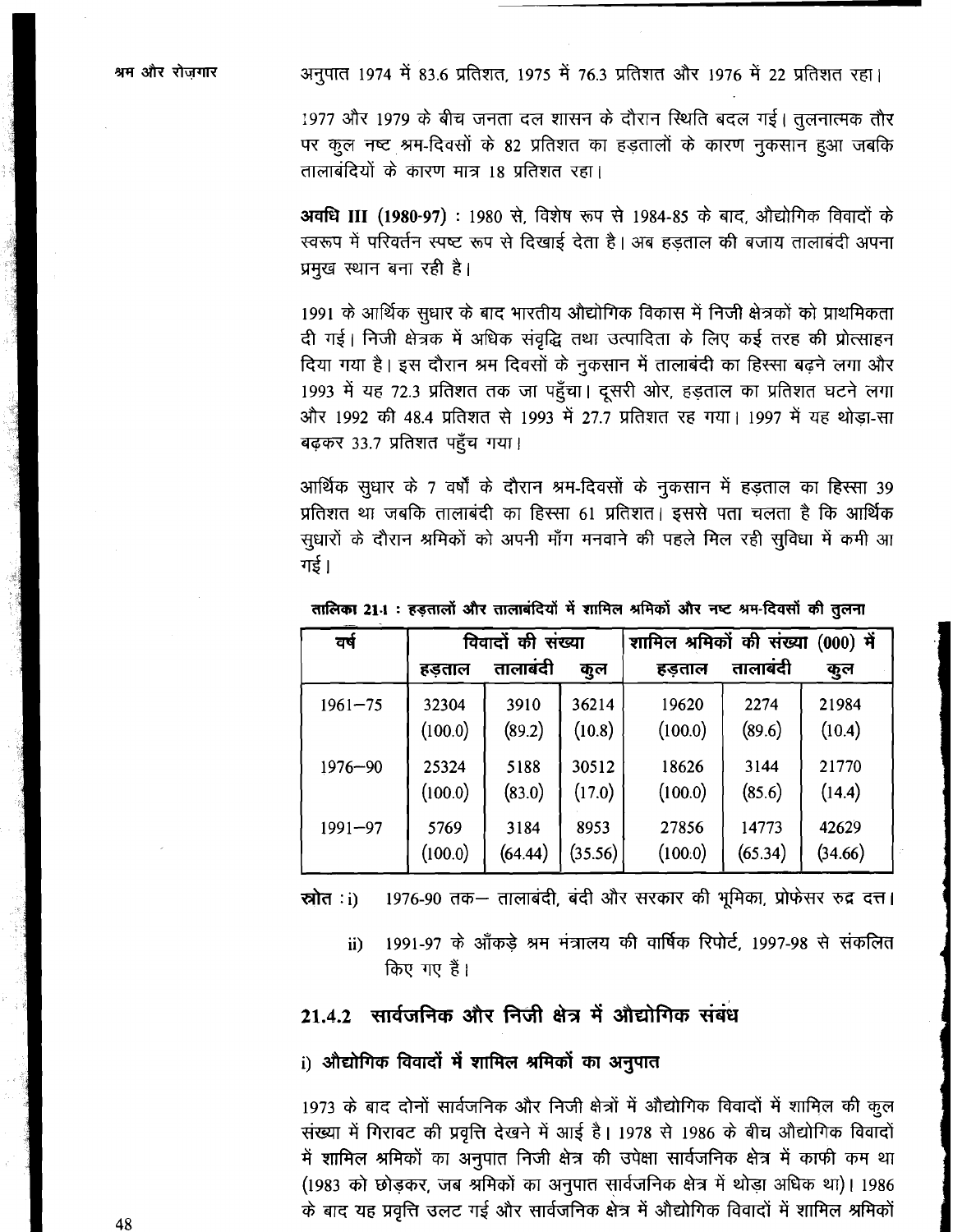### का अनुपात निजी क्षेत्र से बहुत ऊँचा रहा।

### ii) नष्ट श्रम-दिवसों और विवाद में शामिल श्रमिकों की संख्या

1973 से नष्ट श्रम-दिवसों की संख्या के मामले में सार्वजनिक क्षेत्र का हिस्सा निजी क्षेत्र की अपेक्षा लगातार कम रहा है। 1995 में यह सार्वजनिक क्षेत्र के लिए करीब 25% था जबकि निजी क्षेत्र में यह अनुपात 75% था।

यद्यपि सार्वजनिक क्षेत्र में नष्ट श्रम-दिवसों की संख्या निजी क्षेत्र की उपेक्षा बहुत कम थी, फिर भी सार्वजनिक क्षेत्र में विवाद में शामिल औसतन श्रमिकों की संख्या निजी क्षेत्र से ज्यादा रही। सार्वजनिक क्षेत्र के प्रतिष्ठानों में बड़े कार्यकलापों जैसे— बीमा, रेल, डाक और तार विभाग की व्यवस्था होने के कारण इन प्रतिष्ठानों में लगी श्रम शक्ति का आकार भी बहुत बड़ा है। अतः हड़तालों से बड़ी संख्या में श्रमिक प्रभावित होते हैं।

#### iii) नष्ट श्रम-दिवसों की संख्या

सार्वजनिक क्षेत्र में प्रति श्रमिक औसतन नष्ट श्रम-दिवसों की संख्या-निजी क्षेत्र की अपेक्षा बहुत कम रही है। विवाद को सुलझाने में सार्वजनिक क्षेत्र में निजी क्षेत्र के मुकाबले कम समय की आवश्यकता होती है। इसका कारण निजी क्षेत्र के रवैये और सोच में भिन्नता है। निजी क्षेत्र के उद्योगपतियों को लगता है मजदूरी, बोनस अथवा परिलब्धियों में किसी भी वृद्धि का उनके लाभ पर सीधा प्रभाव पड़ेगा। इसमें समझौते की बातचीत लम्बी हो जाती हैं। इसके विपरीत सरकार सार्वजनिक क्षेत्र के श्रमिकों की माँगें स्वीकार कर लेती हैं क्योंकि सार्वजनिक क्षेत्र में ढाँचागत क्षेत्र के उद्योग शामिल होने के कारण हड़ताल के जारी रहने से अर्थव्यवस्था के बड़े खंड़ों पर प्रभाव पड़ता है।

उपरोक्त विवेचन से यह निष्कर्ष निकलता है कि निजी क्षेत्र में विवादों की संख्या अधिक होती है। निजी क्षेत्र में उत्पन्न विवादों में नष्ट श्रम-दिवसों और विवाद में शामिल श्रमिकों की औसत संख्या से हमें पता चलता है कि निजी क्षेत्र में उत्पन्न विवादों की तीव्रता अधिक है। समझौते की व्यवस्था निजी क्षेत्र की अपेक्षा सार्वजनिक क्षेत्र में कहीं ज्यादा काम करने लगती $\hat{z}$ ।

#### बोध प्रश्न $2$

1) श्रमिक महासंघ (यूनियन) और मालिकों के संघ के तीन-तीन उदाहरण दीजिए। 2) भारत में श्रमिक संघों की तीन कमजोरियाँ बताइए।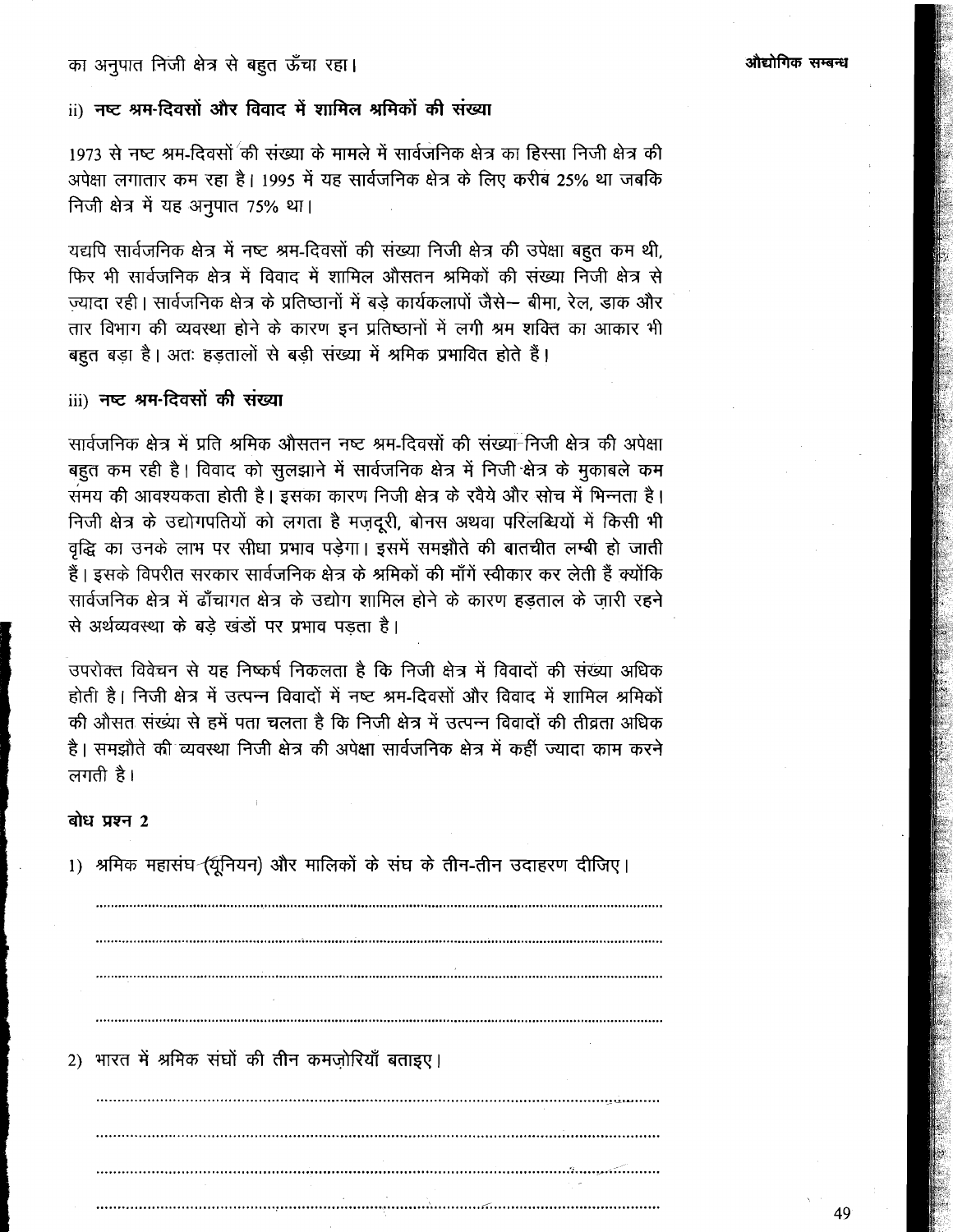3) 1975 तक की अवधि और 1980-97 के बीच औद्योगिक विवाटों के स्वरूप में क्या भिन्नता आई है?

4) सही कथन पर निशान लगाइए।

तालाबंदी के कारण औद्योगिक विवादों का बढता हिस्सा दिखाता है: 1) मालिकों की उग्रता

- 2) श्रमिकों की उग्रता
- 3) सरकार की उग्रता

# 21.5 औद्योगिक विवादों का निपटारा

औद्योगिक विवादों को निपटाने के दो अंग हैं :

- i) निवारण और
- ii) समझौता।

विवादों के निवारण के अंतर्गत ऐसी व्यवस्था की जाती है कि मतभेद हडताल या तालाबंदी का रूप धारण न करें। समझौते के अंतर्गत प्रबंधन और श्रमिकों के बीच विवादों को निपटाने की व्यवस्था की जाती है।

### 21.5.1 विवादों का निवारण

विवादों के निपटाने और सदभावनापूर्ण औद्योगिक संबंधों के लिए तीन स्तरों पर परामर्श व्यवस्था प्रदान की गई है : राष्ट्रीय स्तर और उद्यम स्तर।

- क) **त्रिपक्षीय परामर्श**: सर्वोच्च श्रेणी पर भारतीय श्रम सम्मेलन (ILC) और स्थायी श्रम सम्मेलन (SLC) के जरिए त्रिपक्षीय परामर्श की व्यवस्था की गई है। राष्ट्रीय स्तर पर 44 त्रिपक्षीय समितियाँ हैं। इन त्रिपक्षीय समितियों के उद्देश्य हैं:
- श्रम कानूनों में एकरूपता को बढावा देना
- औद्योगिक विवादों को निपटाने की प्रक्रिया निर्धारित करना
- मालिकों और कर्मियों के बीच अखिल भारतीय महत्त्व के सभी मामलों पर विचार-विमर्श करना।

त्रिपक्षीय निकायों की सिफारिशों के कार्यान्वयन के क्षेत्र में कमजोरी पाई गई है। 1970 के दशक के आते ही त्रिपक्षीय बैठकें दुर्लभ हो गईं। 1980 के दशक में अनेक अवसरों पर श्रमिक यूनियनों के अनेक महासंघ त्रिपक्षीय बैठकों का बहिष्कार करने लगे।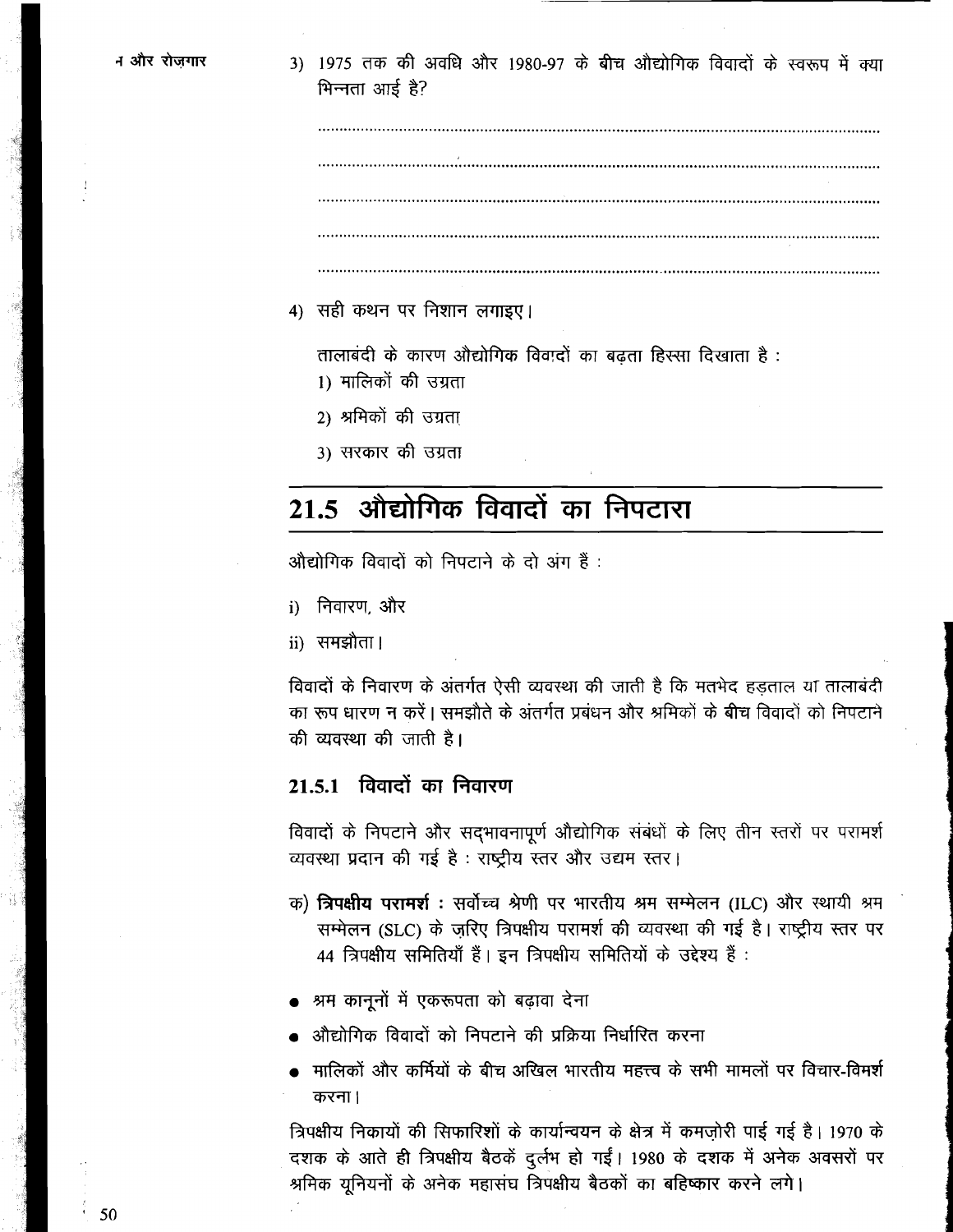औद्योगिक सम्बन्ध

- ख) कम्पनी और प्लांट स्तर पर परामर्श : स्वतंत्रता के बाद से कम्पनी और प्लांट स्तर पर श्रमिकों की भागीदारी परामर्श प्रदान करने के लिए कई स्कीमों का सूत्रपात किया गया। इनमें शामिल हैं :
- i) कार्य समितियाँ, 1947 : औद्योगिक विवाद अधिनियम, 1947 के अंतर्गत द्विपक्षीय कार्य समितियों में श्रमिकों के निर्वाचित प्रतिनिधियों के भागीदारी की सीमित व्यवस्था है। कार्य समितियों के गठन का उद्देश्य मालिकों और श्रमिकों के बीच मैत्री और अच्छे संबंधों को सुनिश्चित करने और बनाए रखने के उपायों को बढ़ावा देना है। परंतु इन समितियों का कामकाज संतोषजनक नहीं रहा है।
- ii) संयुक्त प्रबंधन परिषद् (JMC) 1958 : संयुक्त परिषदों की स्थापना 1958 में की गई। इनसे कल्याण, सुरक्षा, व्यावसायिक प्रशिक्षण और छुट्टियों की सूचियाँ बनाना जैसे विभिन्न विषयों पर प्रशासनिक उत्तरदायित्व निभाने की आशा की गई थी। कार्य प्रणालियों में परिवर्तन, विभिन्न स्थायी निर्देशों का सूत्रपात संशोधन, पूनर्गठन, उत्पादिता आदि विभिन्न विषयों पर इनसे परामर्श भी किया जाता था। बहुपक्षीय परामर्श निकायों की बहुलता के कारण संयुक्त प्रबंधन परिषदों को न तो श्रमिक संघों का अधिक समर्थन मिला और न ही प्रबंधन का।

# 21.5.2 विवादों का निपटारा प्रणाली

श्रम प्रबंधन विवाद को सुलझाने के कई प्रावधान हैं :

#### 1) समझौता अधिकारी

सरकार विशिष्ट क्षेत्रों और उद्योगों के लिए समझौता अधिकारियों को नियुक्त करती हैं। यह अधिकारी दोनों पक्षों को मिलाकर मतभेदों को निपटाने में उनकी सहायता करते हैं। यदि उनके प्रयासों से विवाद निपट जाता है और समझौता हो जाता है तो इस आशय की रिपोर्ट सरकार को भेज दी जाती है। विवाद को निपटाने में असफल होने की स्थिति में अधिकारी सरकार को उसके द्वारा किए गए उपायों और असफलता के कारणों की जानकारी देता है।

### 2) समझौता बोर्ड

, सरकार अपने ही द्वारा प्रेषित किसी भी औद्योगिक विवाद की जाँच के लिए समझौता बोर्ड नियुक्त कर सकती है। बोर्ड में एक अध्यक्ष और मालिकों तथा श्रमिकों का प्रतिनिधित्व करने वाले दो अथवा चार व्यक्ति शामिल होते हैं। अध्यक्ष एक स्वतंत्र व्यक्ति होता है। बोर्ड सरकार को समाधान के लिए किए गए उपायों और समझौता कराने में अपनी असफलता समेत अपने प्रयासों की सफलता या असफलता की रिपोर्ट प्रस्तुत करता है।

#### 3) जाँच अदालत

यदि समझौता अधिकारी और समझौता बोर्ड औद्योगिक विवाद को नहीं निपटा पाते हैं तो मामले को जाँच अदालत भेज दिया जाता है। अदालत पूरे प्रकरण की जाँच करता है और सरकार के समक्ष अपनी रिपोर्ट प्रस्तुत करता है। बाद में मामले को अधिनिर्णय के लिए ओद्योगिक ट्रिब्यूनल भेज दिया जाता है।

#### 4) श्रम अदालतें

मालिकों के विवादास्पद निर्देशों, प्रबंधन द्वारा श्रमिकों की बर्खास्तगी और निलंबन, हडतालों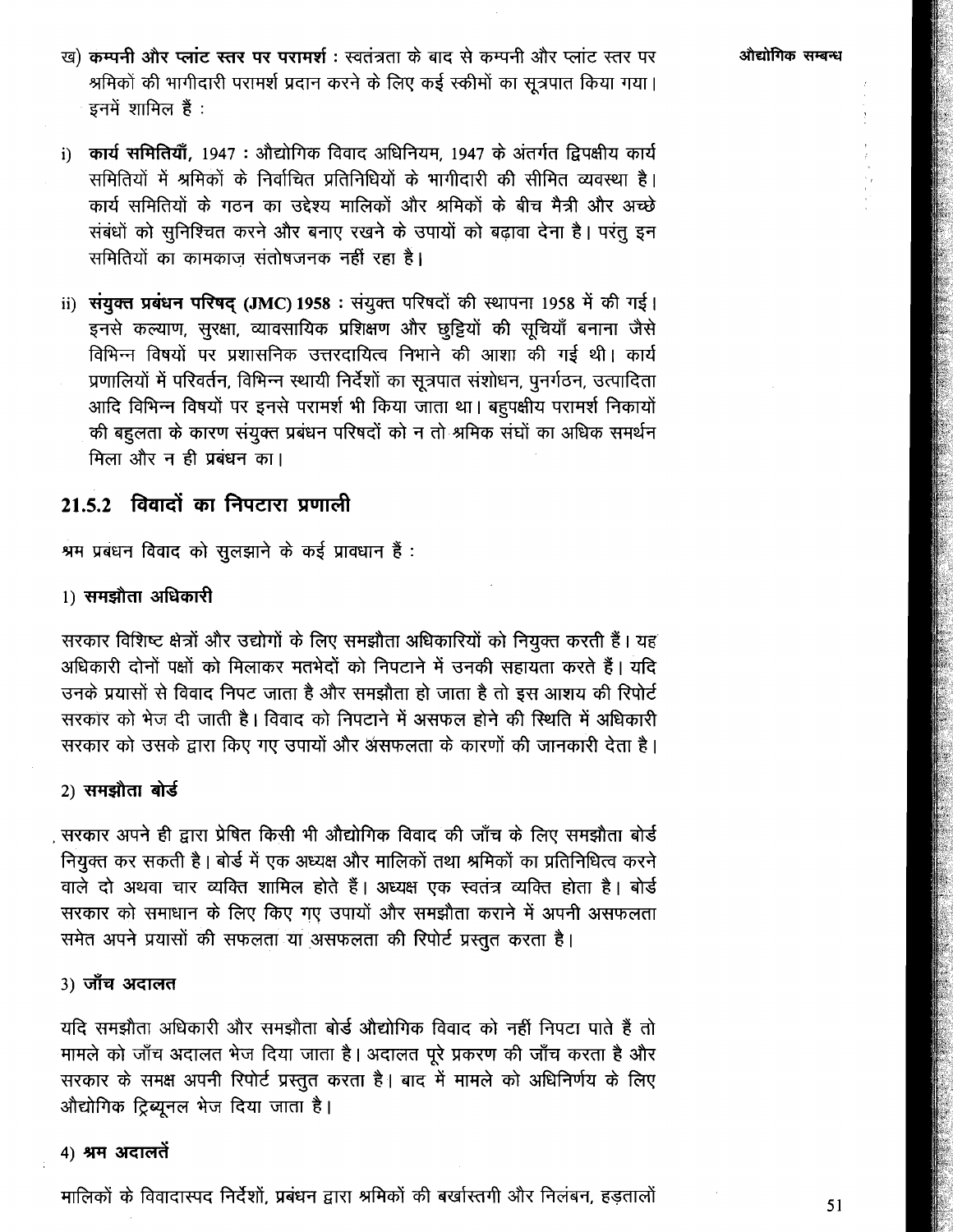और तालाबंदियों की कानूनी वैधता आदि विषयों पर विचार करने के लिए राज्य सरकारों ने श्रम अदालतों का गठन किया है। श्रम अदालतों से मामले पर शीघ्रता से निर्णय देने की अपेक्षा की जाती है।

### 5) औद्योगिक ट्रिब्यूनल $\mathbb{Z}$

औद्योगिक ट्रिब्यूनल दो प्रकार के होते हैं : राज्य ट्रिब्यूनल और राष्ट्रीय ट्रिब्यूनल। राज्य ट्रिब्यूनलों की नियुक्ति राज्य सरकारों द्वारा मज़दूरी, बोनस आदि से जुड़े विवादों पर अधिनिर्णय के लिए की जाती है। राष्ट्रीय ट्रिब्यूनलों की नियुक्ति केंद्र सरकार द्वारा राष्ट्रीय महत्त्व के ऐसे औद्योगिक विवादों में अधिनिर्णय के लिए की जाती है जिनका प्रभाव एक से अधिक राज्यों में स्थित औद्योगिक संस्थाओं पर पडता है। राज्य और राष्ट्रीय ट्रिब्युनलों का अधिनिर्णय संबंधित पक्षों के लिए अनिवार्य होता है।

विवादों को निपटाने की उपरोक्त प्रणालियों के अलावा हाल के वर्षों में निम्नलिखित प्रक्रियाएँ आम हो गई हैं:

1) अनुशासन संहिता : 1958 में भारतीय श्रम सम्मेलन ने उद्योगों के लिए एक अनुशासन संहिता विकसित की। इस संहिता के अंतर्गत मालिक और श्रमिक स्वैच्छिक रूप से कारखाने में आपसी विश्वास और सहकारिता का माहौल बनाए रखने और सभी विवाद और शिकायतें आपसी बातचीत, समझौते और स्वैच्छिक अधिनिर्णय से तय करने और अप्रत्यक्ष कार्यवाही न करने पर राजी हुए।

2) औद्योगिक संधि: मालिकों और श्रमिकों के संगठन की संयुक्त बैठक ने नवंबर 1962 में एक औद्योगिक संधि प्रस्ताव को पारित किया। मालिकों और श्रमिकों के बीच इस बात पर सहमति हुई कि देश में आपातकाल के दौरान उत्पादन के अधिकतम स्तर को प्राप्त करने के प्रयास किए जाएँगे। 1988-92 की अवधि के दौरान 19,744 औद्योगिक विवादों में से 8,478 (42.5%) का आपसी समझौते से समाधान किया गया और 3501 (31%) का अधिनिर्णय और मध्यस्थता के जरिए सरकारी हस्तक्षेप के द्वारा निपटारा किया गया। लगभग 22% विवादों को अधिनिर्णय के अयोग्य पाया गया।

3) राष्ट्रीय मध्यस्थता संवर्द्धन मंडल: सरकार ने इस मंडल का औद्योगिक विवादों को निपटाने के लिए व स्वैच्छिक मध्यस्थता को बढ़ावा देने के लिए जुलाई, 1967 में गठन किया। मंडल इस बात का सुनिश्चित करने का प्रयास करता है कि मालिक और श्रमिक औद्योगिक विवादों के निपटाने में स्वैच्छिक प्रस्तावों का अधिक सहारा लें।

#### बोध प्रश्न 3

1) निम्नलिखित विकल्पों में सही उत्तर का चयन कीजिए :

भारत में औद्योगिक संबंधों में सरकार की भूमिका का स्वरूप रहा है : क)

- नियमनकारी  $1)$
- समर्थनकारी  $2)$
- उदासीन  $3)$

2) त्रिपक्षीय परामर्श का मुख्य उद्देश्य क्या है?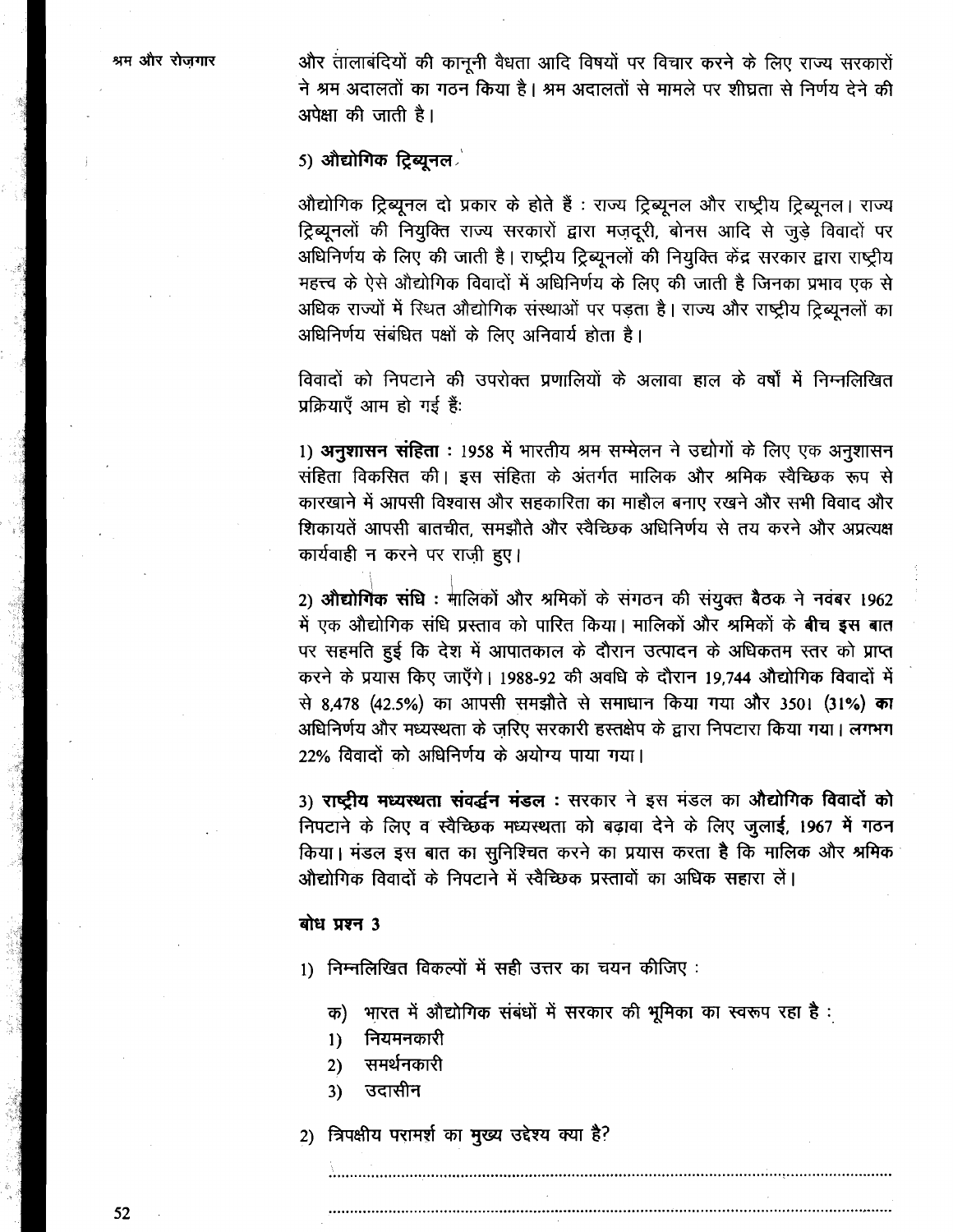3) भारत में श्रम-प्रबंधन विवादों को निपटाने की प्रणाली के प्रमुख अंग क्या हैं?

# 21.6 सामूहिक समझौता

सामूहिक समझौता वह प्रक्रिया है जिसके द्वारा मालिक (या मालिकों) और श्रमिकों का एक दल काम की शर्तों पर राज़ी होते हैं। यह संयुक्त रूप से निर्णय लेने की प्रक्रिया है और मोटे तौर पर उद्योग के कामकाज़ में लोकतांत्रिक पहलू का चित्रण करती हैं। यह उत्पादन के कार्यकलापों में रुकावट के बिना औद्योगिक शांति की स्थापना में सहायता करती हैं।

सामूहिक समझौते की सफलता के लिए निम्नलिखित शर्तें ज़रूरी हैं :

- शक्तिशाली लोकतांत्रिक संघ
- श्रमिक संघों को मालिकों की मान्यता
- समझौते में ईमानदारी
- मालिकों और श्रमिकों के बीच समझौते को आपसी मान्यता

#### रतर

उद्योग स्तर : उद्योग रतर पर समझौता सामान्य रूप से मूल उद्योगों में देखा जाता है जो सार्वजनिक क्षेत्र में केंद्रित है। इनमें कोयला, इस्पात, बैंक, बीमा, बंदरगाह आदि क्षेत्र शामिल हैं।

उद्योग तथा क्षेत्र स्तर : इस स्तर पर समझौता उन उद्योगों में पाए जाते हैं जहाँ निजी क्षेत्र की प्रधानता है। इनमें कपड़ा, बागान और इंजीनियरिंग क्षेत्र शामिल हैं।

प्लांट रतर : बहुप्लांटों में समझौता दो चरणों में होता है। मूल मज़दूरी दरों और कूछ सूविधाओं पर कम्पनी रतर पर निर्णय लिया जाता है। कूछ भत्तों और प्रलोभनों के बारे में प्लांट स्तर पर बातचीत की जाती है। साधारणतः देशव्यापी समझौतों का प्लांट स्तर के समझौतों से अनपूरण किया जाता है।

विषय : मज़दूरी और काम की शर्तें सामूहिक समझौतों के कार्यक्षेत्र में आती रही हैं। परंतु पिछले कूछ वर्षों में भर्ती से लेकर सेवानिवृत्ति तक और उसके उपरांत के भत्ते भी समझौतों का अंग बन गए हैं।

अवधि : 1920 के दशक के मध्य तक मज़दूरी समझौते तीन वर्ष के लिए होते थे। 1990 के दशक में सरकार ने इनकी अवधि पाँच वर्ष निर्धारित की है।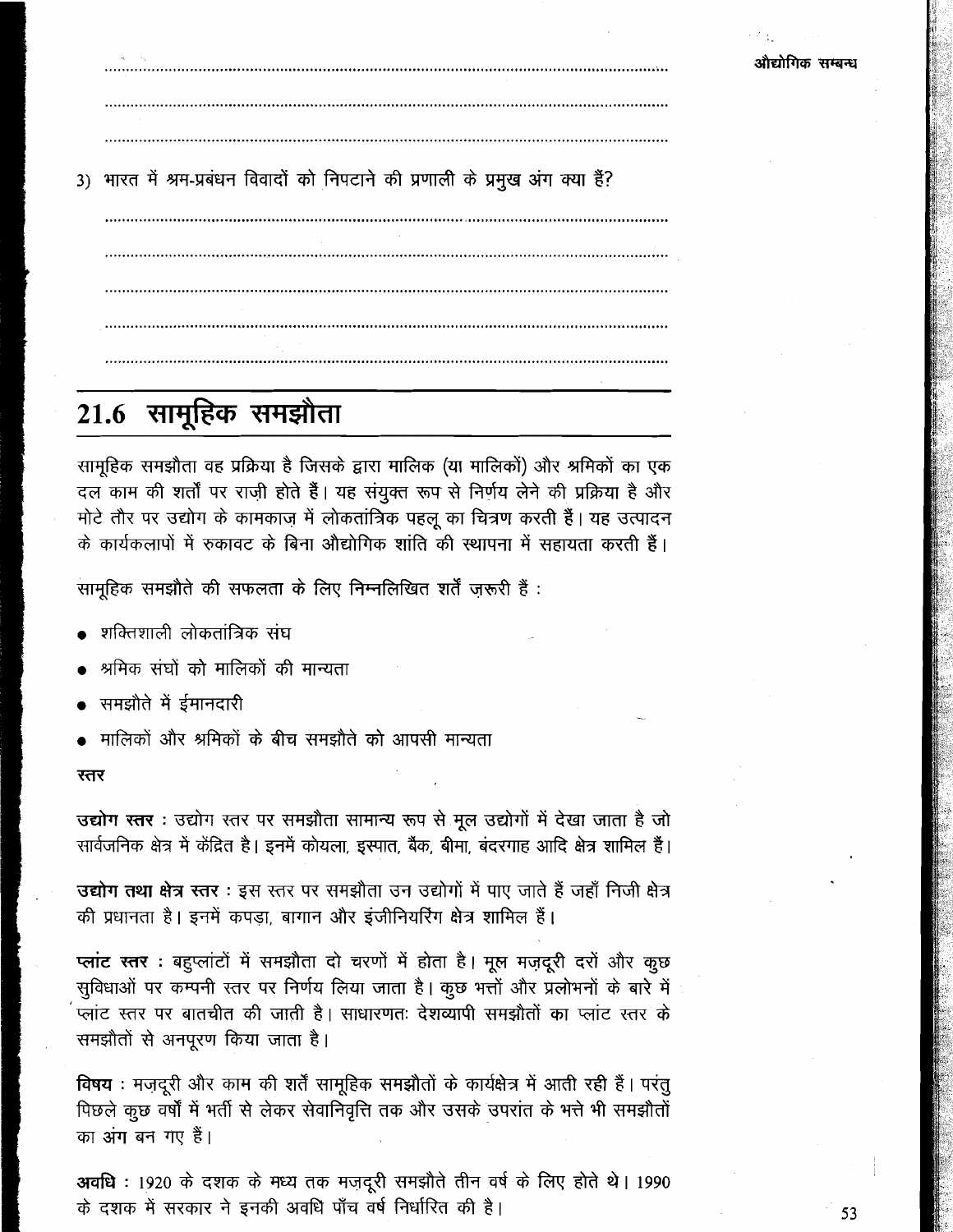# 21.6.1 भारत में सामूहिक समझौते की स्थिति

भारत में सामूहिक समझौते के क्षेत्र में श्रमिक संघों और नियोक्ता संघों के राष्ट्रीय महासंघों की भूमिका अहमदाबाद मिल मालिक संघ, बम्बई मिल मालिक संघ, भारतीय चीनी मिल संघ जैसी छोटी संस्थाओं तक ही सीमित रही हैं। कुछ औद्योगिक केंद्रों में श्रमिक संघों और मालिकों दोनों ने ही सामूहिक समझौते से जुड़े मामलों में सामूहिक रणनीति अपनाने के लिए समन्वय समितियों का गठन किया है।

बहुप्लांट कम्पनियों में यूनियनों की संख्या अधिक होने के कारण समझौते का स्वरूप सामूहिक होने के बजाय जबरन हो गया है। सार्वजनिक क्षेत्र में स्वरूपता के नाम पर समझौते प्रतियोगी हो गए हैं।

हाल के वर्षों में आर्थिक संकट और उत्पादकता के स्तर में सुधार की आवश्यकता के कारण सामूहिक समझौते में अनेक नवीन प्रस्ताव देखने में आए हैं। उदाहरण के तौर पर, रुग्ण फर्मों (sick firms) को बचाने और रोजगार की सुरक्षा सुनिश्चित करने के लिए युनियन और प्रबंधन मज़दूरी और रोज़गार में कटौती, मज़दूरी की अपरिवर्तनशीलता, हड़ताल और श्रमिक संघों की अन्य कार्यवाहियों का एक अवधि तक स्थगन, कार्य प्रणाली में परिवर्तन, कार्य शक्ति की तैनात करने में लोचशीलता जैसी विभिन्न रियायतों पर राजी होने लगे हैं। इस दौर में कुछ संघ अपने मालिकों से अनेक वर्षों तक अनियमित रहे मजदूरों की सेवाएँ नियमित करने का आश्वासन प्राप्त करने में भी सफल रहे हैं। फर्म एक या अनेक रणनीतियाँ अपनाकर संघों को शामिल किए बिना पुनर्गठन (restructuring) करने लगे हैं। कई फर्म पूनर्गठन की नीचे दी गई किस्मों के समझौते करने लगे हैं :

1) किसी काम को समझौते की श्रेणी से स्थानान्तरित कर सामान्य श्रेणी में डालना.

2) भर्ती पर पाबंदी.

3) उत्पादन का शिकमी (sub-contract) ठेके की इकाइयों को अंतरण,

4) समानांतर उत्पादन शुरू करना,

5) स्थायी पदों को ठेके, अनियत और अस्थायी किस्म के श्रमिकों में बदलना,

6) स्वैच्छिक सेवानिवृत्ति स्कीमों को शुरू करना,

7) लोचशीलता और उत्पादिता.

8) स्वचालित यंत्रों का प्रयोग.

9) आय संशोधन के विचार-विमर्शों में प्रबंधन के प्रस्ताव,

10)व्यवसाय की बिक्री.

11)प्लांट स्तर पर पुनर्गठन।

सामूहिक समझौते में असाधारण और अपरंपरागत शर्तों को शामिल किया जाता है। इन शर्तों में शामिल है : आयु भेद, आश्रितों की परिभाषा में लिंग भेद, मँहगाई भत्तों को उत्पादिता से जोड़ना, ठेके के श्रमिकों के लिए स्वैच्छिक सेवानिवृत्ति की स्कीमें, शिकमी ठेके, दो श्रेणियों की मज़दूरी प्रणालियाँ, आदि।

#### प्रबंधन में श्रमिकों की भागीदारी 21.7

व्यापक तौर पर प्रबंधन में श्रमिकों की भागीदारी का अभिप्राय उस प्रक्रिया से हैं जिसके द्वारा श्रमिक ऐसे निर्णयों को लेने या प्रभावित करने का अधिकार रखते हैं जिनका उनपर या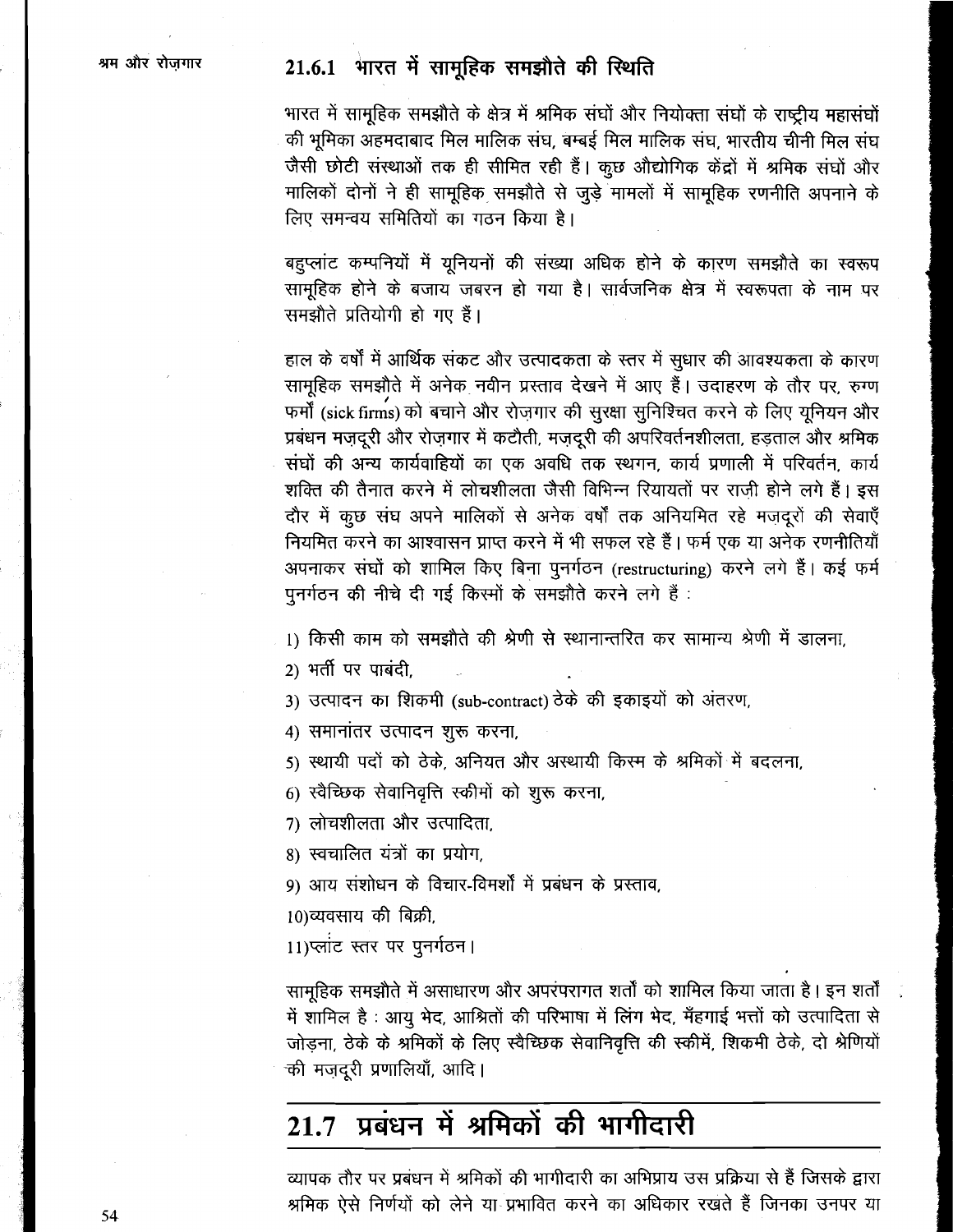# 21.7.1 प्रबंधन में श्रमिकों की भागीदारी के उद्देश्य

मोटे तौर पर मूल उद्देश्य हैं :

- 1) संगठन के प्रत्येक श्रमिक को उसके सफल संचालन में अधिकतम योगदान करने के लिए प्रेरित करना और उसे महसूस कराना कि वह संगठन का ही अंग है।
- 2) दोनों पक्षों की मनोवृत्ति में सघर्ष के बजाय सहयोग के प्रति परिवर्तन लाना।
- 3) एक-दूसरे की कमज़ोरियों के बजाय ताकत के साथ काम करने की प्रणाली का विकास करना।

# 21.7.2 प्रबंधन में श्रमिकों की भागीदारी की सफलता की पूर्वापेक्षाएँ

- ्प्रबंधन और श्रमिकों के बीच आपसी विश्वास और सहकारिता
- ं<br>सचित औद्योगिक वातावरण
- शोषण/स्वार्थ की अनुपरिथति
- लगावट की भावना
- दोनों ओर मुक्त संचार तथा सूचना आदान-प्रदान
- मनोवृत्ति में परिवर्तन
- चुनौतियों / बदलते वातावरण के साथ बदलने की इच्छा शक्ति

#### भारत में प्रबंधन में श्रमिकों की भागीदारी  $2173$

श्रमिकों की प्रबंधन के बारे में सबसे पहले गाँधी जी ने कल्पना की जब उन्होंने कहा कि उद्योग श्रम और पूँजी का संयुक्त प्रयास है जिससे मालिक और श्रमिक दोनों ही समाज के सहन्यासी (co-trustees) हैं | औपचारिक तौर पर श्रमिकों की प्रबंधन में भागीदारी के विचार को पहली बार उस समय स्वीकार किया गया जब दूसरी पंचवर्षीय योजना में इसकी जरूरत को पहचाना गया। तीसरी योजना में प्रबंधन में श्रमिकों की भागीदारी के उत्तरोत्तर विस्तार को सर्मथन दिया गया। चौथी योजना ने सार्वजनिक क्षेत्र के प्रतिष्ठानों में इनके फैलाव की हिमायत की और औद्योगिक संबंधों के ढाँचे के अनिवार्य क्रियात्मक कड़ी के रूप में इसके महत्त्व पर बल दिया।

भारतीय श्रम सम्मेलन की 1957 और 1990 की क्रमशः 15वीं और 20वीं बैठक ऐतिहासिक हैं जिनमें ऐसी नई व्यवस्था को खोजने की आवश्यकता पर बल दिया जो सामाजिक न्याय और व्यक्तिगत स्वत्रंता की माँग और आधुनिक औद्योगिक विकास व प्रौद्योगिकी के बीच सामंजस्य पर आधारित हो। प्रबंधन में श्रमिकों की भागीदारी इसी दिशा में एक कदम था।

# 21.7.4 प्रबंधन में श्रमिकों की भागीदारी की व्यवस्था

प्रबंधन में श्रमिकों की भागीदारी को आपसी समझौतों, वैधानिक और गैर-वैधानिक समितियों, परिषदों और शेयरों में भागीदारी के जरिए कार्यान्वित किया जाता है।

i) आपसी समझौते : मालिकों और श्रमिक संघों के बीच मजदूरी, वेतनमान, भर्ती नीति, तरक्की नीति, रिटायरमेंट नीति, रिटायरमेंट लाभ जैसी सेवा शर्तों पर आपसी समझौते किए जाते हैं।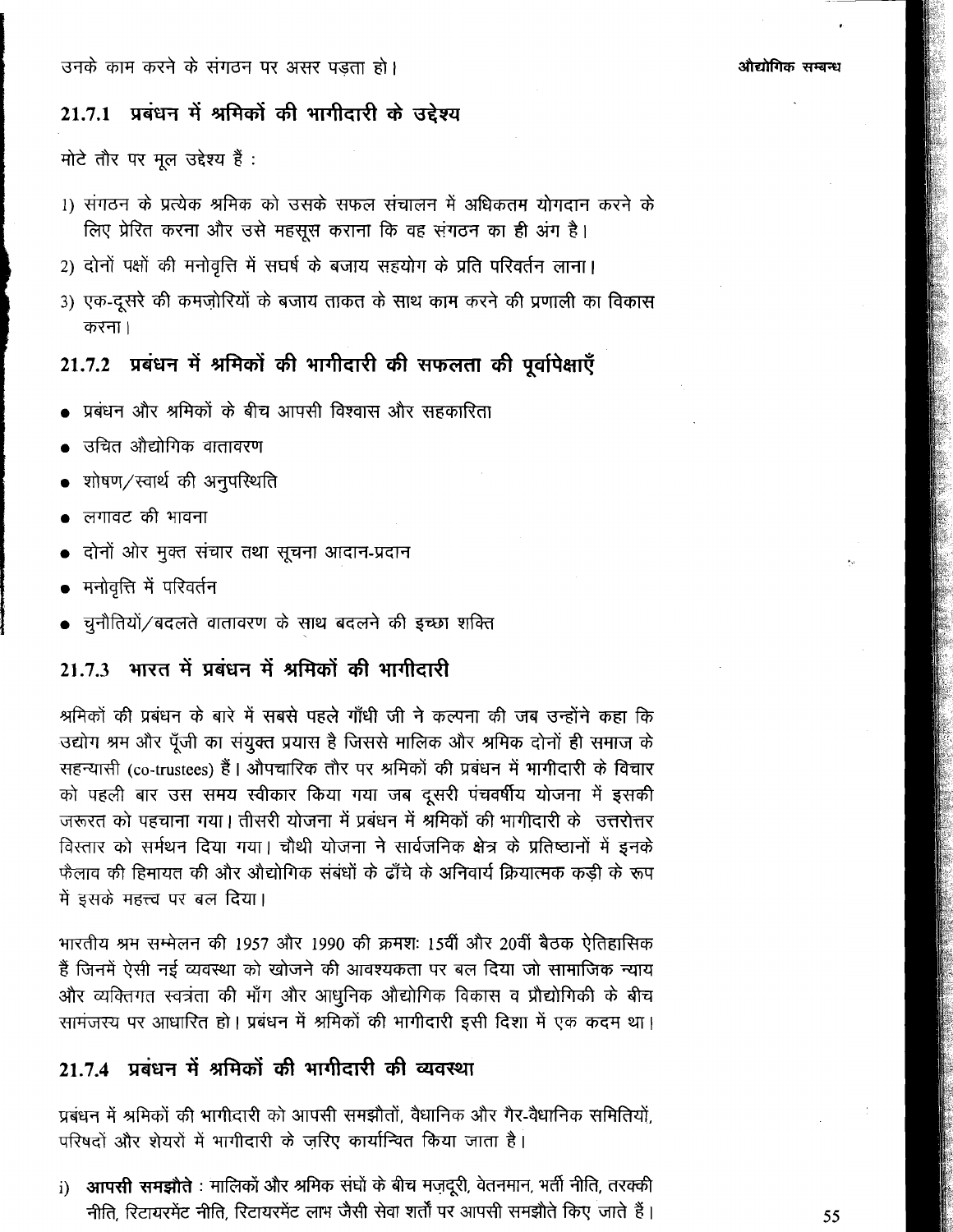- ii) वैधानिक समितियाँ : विभिन्न अधिनियमों के अंतर्गत अलग-अलग कार्यों के लिए समितियों के गठन का प्रावधान किया गया है। इन समितियों के नाम और इनके गठन से संबंधित अधिनियम निम्नलिखित हैं:
	- क) कार्य समिति : औद्योगिक विवाद अधिनियम 1947 के तहत
	- ख) केंटीन समिति : कारखाना अधिनियम 1948 के तहत
	- ग) सुरक्षा समिति : कारखाना अधिनियम 1948 के तहत
	- घ) **ई.पी.एफ. स्कीम में न्यासी:** कर्मचारी भविष्य निधि अधिनियम 1948 के तहत
	- ङ) अनुशासन सुधार समिति : औद्योगिक विवाद अधिनियम 1947 के तहत
- iii) गैर-वैधानिक समितियाँ : कूछ संगठन अपनी नीतिगत निर्णय निर्धारण समितियों में श्रमिकों के कूछ प्रतिनिधियों को भी शामिल कर लेते हैं। श्रमिकों को निम्नलिखित स्तरों पर नामांकित किया जाता है:
	- क) बोर्ड स्तर
	- ख) संयुक्त प्रबंधन परिषद
	- ग) प्लांट परिषद
	- घ) दुकान परिषद
- ऐच्छिक:  $iv)$

क) अंशधारी (शेयरों में भागेदारी)

ख)मनोरंजनात्मक कार्यकलाप

इन सब प्रयासों के बावजूद प्रबंधन में श्रमिकों की भागीदारी का देश में औद्योगिक संबंधों पर विशेष असर नहीं पड़ा है। प्रबंधन में श्रमिकों की भागीदारी के कमजोर कार्यान्वयन के मल कारण हैं :

- यूनियन के भीतर तथा विभिन्न यूनियनों के बीच प्रतिस्पर्द्धा और श्रमिक यूनियन के अधिकारों और उत्तरदायित्वों का उल्लंघन
- सूचना के मुक्त प्रवाह का अभाव
- उचित कार्य संस्कृति के विकास के लिए पहल का अभाव
- भारत में प्रबंधन में श्रमिकों की भागीदारी स्कीम की गंभीर कमज़ोरी यह है कि इसे सरकारी तौर पर उत्प्रेरित और प्रायोजित किया गया। ऐसी स्कीमों के लिए न तो श्रमिक यूनियनों की ओर से दबाव था न ही प्रबंधन ने कभी कोई पहल की।

# आर्थिक सुधार और औद्योगिक संबंधों में 21.8 कठिनाइयाँ

श्रम बाज़ार में सुधार सम्पूर्ण आर्थिक सुधारों के पैकेज़ का एक अंग है। अतः बाज़ार को लोचशील बनाने की माँग की जा रही है ताकि वह बाज़ार के संकेतों पर अधिक कुशलता से प्रतिक्रिया व्यक्त करे। न्यूज़ीलैंड और आस्ट्रेलिया जैसे कुछ देशों ने श्रम बाज़ार में इसी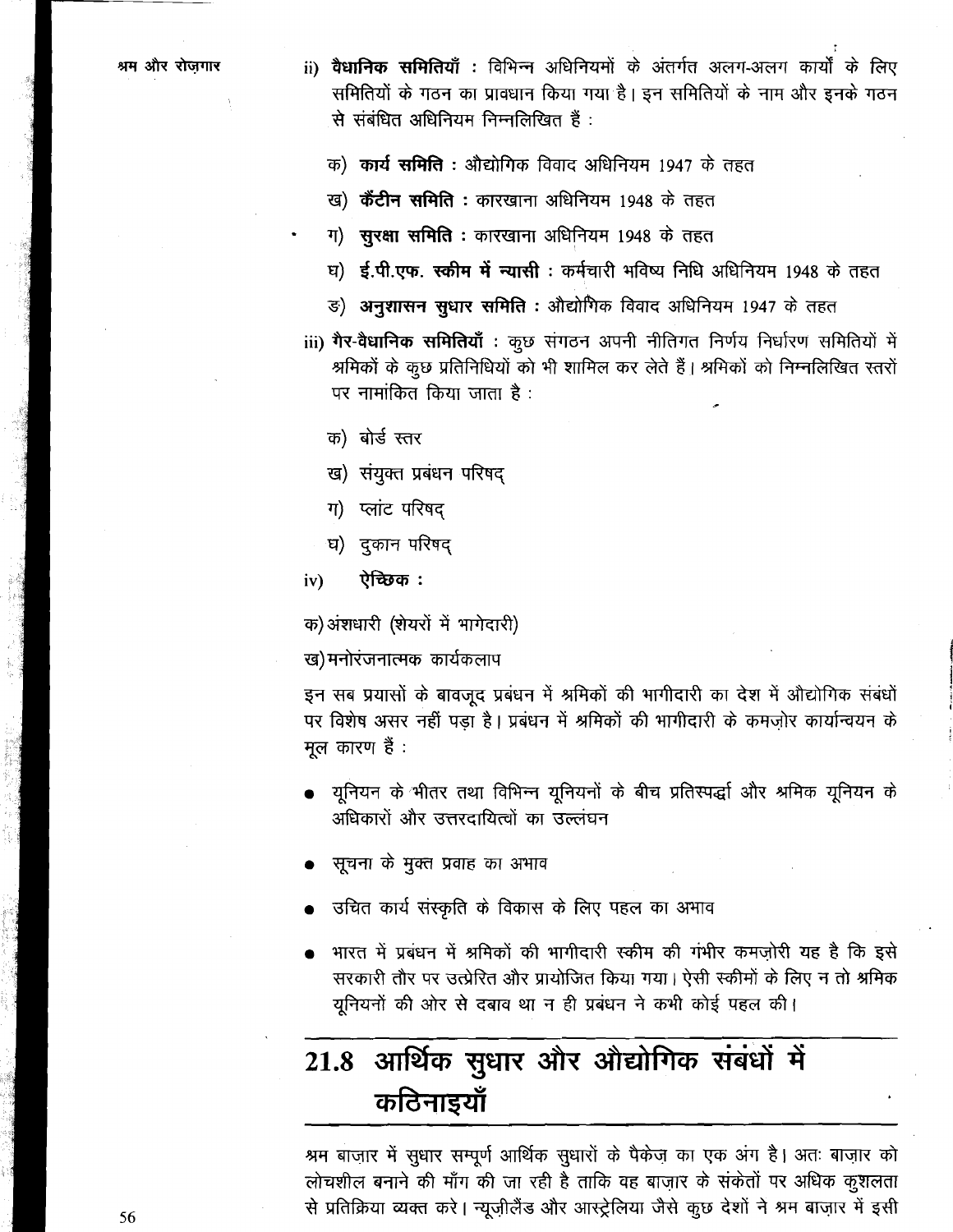तरह के सूधारों की शुरुआत की है। इन देशों को बेरोज़गारी के भारी बोझ, वास्तविक मज़दूरी में गिरावट और प्रतिकूल भुगतान-शेष (Balance of Payment) का सामना करना पड़ रहा है। इसके अलावा अभी भी स्पष्ट नहीं है कि इन परिवर्तनों के फलस्वरूप इन अर्थव्यवस्थाओं के निष्पादन में सुधार हुआ है कि नहीं।

- 1) श्रम बाजार में लोचशीलता से रोजगार कम होता है. रोजगार के किस्म में गिरावट आती है और ऊँचे पैमाने के उद्योगों को श्रम लागत को कम करने के लिए अपने उत्पादन का एक हिस्सा छोटे उद्योगों को शिकमी ठेके पर देने का प्रोत्साहन मिलता है। इन सभी के कारण श्रमिक संघ कमज़ोर होते हैं, श्रमिकों के शोषण की गुंजाइश बढ़ती है और इस प्रकार औद्योगिक संबंधों को भारी चोट पहुँचती है। अतः श्रम बाज़ार में ऐसी लोचशीलता लाना जिससे उत्पादक रोजगार बढ़े, रोजगार की किस्म में सुधार हो और .<br>शोषण से बचा जा सके अपने आप में एक कठिन काम है।
- 2) विदेशी प्रत्यक्ष निवेश को आकर्षित करने के लिए औद्योगिक संबंधों की पद्धति में परिवर्तनों की माँग की जा रही है। इस संदर्भ में, कुछ देशों में निर्यात संसाधन क्षेत्रों का गठन किया गया है जो व्यापार नियंत्रणों से मुक्त होते हैं। इन देशों में मज़दूर संघों को प्रतिबंधित कर दिया जाता है और मज़दूरी का स्तर निम्न है। सुरक्षा संबंधी बचाव और छूट्टियाँ या तो लागू ही नहीं होती या फिर इन पर ध्यान नहीं दिया जाता है। चीन में स्थापित विदेशी उद्यमों में श्रमिकों की दशा के अध्ययन से पता लगता है कि श्रमिकों को मजदूरी की अदायगी में स्थगन, काम के घंटों में विस्तार, व्यावसायिक सुरक्षा और स्वरूप का निम्न स्तर और सामाजिक सुरक्षा के लाभों के गैर-अदायगी जैसी गम्भीर समस्याओं का सामना करना पड़ा है। फलस्वरूप, युनियनों के श्रम विवाद और हड़ताल अकसर देखने में आए हैं। श्रमिकों के काम और निर्वाह की परिस्थितियों को कमज़ोर बनाए बिना श्रम कानूनों में विदेशी मुद्रा के प्रवाह को आकर्षित करने के लिए सुधार करना वास्तव में कठिन है।
- 3) नियोक्ताओं की ओर से औद्योगिक विवाद अधिनियम 1947 के अध्याय V-B को हटाने या संशोधन करने की निरंतर माँग रही है। इस अध्याय के अंतर्गत ऐसे प्रतिष्ठानों को. जिनमें पिछले बारह महीनों में प्रतिदिन 100 से अधिक श्रमिक काम पर लगे हों सरकार की पूर्व अनुमति के बिना अस्थायी छँटनी, स्थायी छँटनी और काम बंद करने की इजाजत नहीं है। यहाँ यह याद रहे हड़ताल (श्रमिक संघों द्वारा) और तालाबंदी (मालिकों द्वारा) औद्योगिक विवाद के दो अंग हैं। आकार और तीव्रता दोनों में ही तालाबंदी श्रमिक वर्ग पर अधिक कठोर दंड आरोपित करती है क्योंकि 1961-75 के दौरान तालाबंदी की वजह से प्रति विवाद 16,273 श्रम-दिवसों की हानि हुई। 1976-90 में यह हानि तेज़ी से बढ़कर प्रति विवाद 30,136 श्रम-दिवस हो गई। यह 80 के दशक और बाद के वर्षों में श्रमिकों के विरुद्ध प्रबंधन की बढ़ती उग्रता का सूचक है। छँटनी, स्वैच्छिक सिवी-चिवृत्ति, साधारण श्रमिकों का दर्जा घटाकर बदली करना, मज़दूरी में कटौती आदि उद्देश्यों की पूर्ति के लिए प्रबंधन ने आंशिक बंदी, छँटनी/स्वैच्छिक सेवा-निवृत्ति स्कीमों, तालाबंदी, शिकमी ठेके, मालिकाना हक का हस्तांतरण जैसे तरह-तरह के हथकड़े अपनाते हैं।

उपरोक्त तथ्यों के मद्देनज़र सन् 2001-02 के बजट प्रस्ताव में औद्योगिक विवाद अधिनियम 1947 के अध्याय V-B में शामिल प्रावधानों का संशोधन करने का सुझाव रखा गया है ताकि श्रम के विनयोग में लचीलापन लाया जा सके। वर्तमान अधिनियम के अनुसार 100 श्रमिकों से ज़्यादा काम करने वाली औद्योगिक इकाइयों में श्रमिकों की छँटाई करने के लिए सरकार से अनुमति लेना ज़रूरी है। बजट 2001-02 में यह प्रस्ताव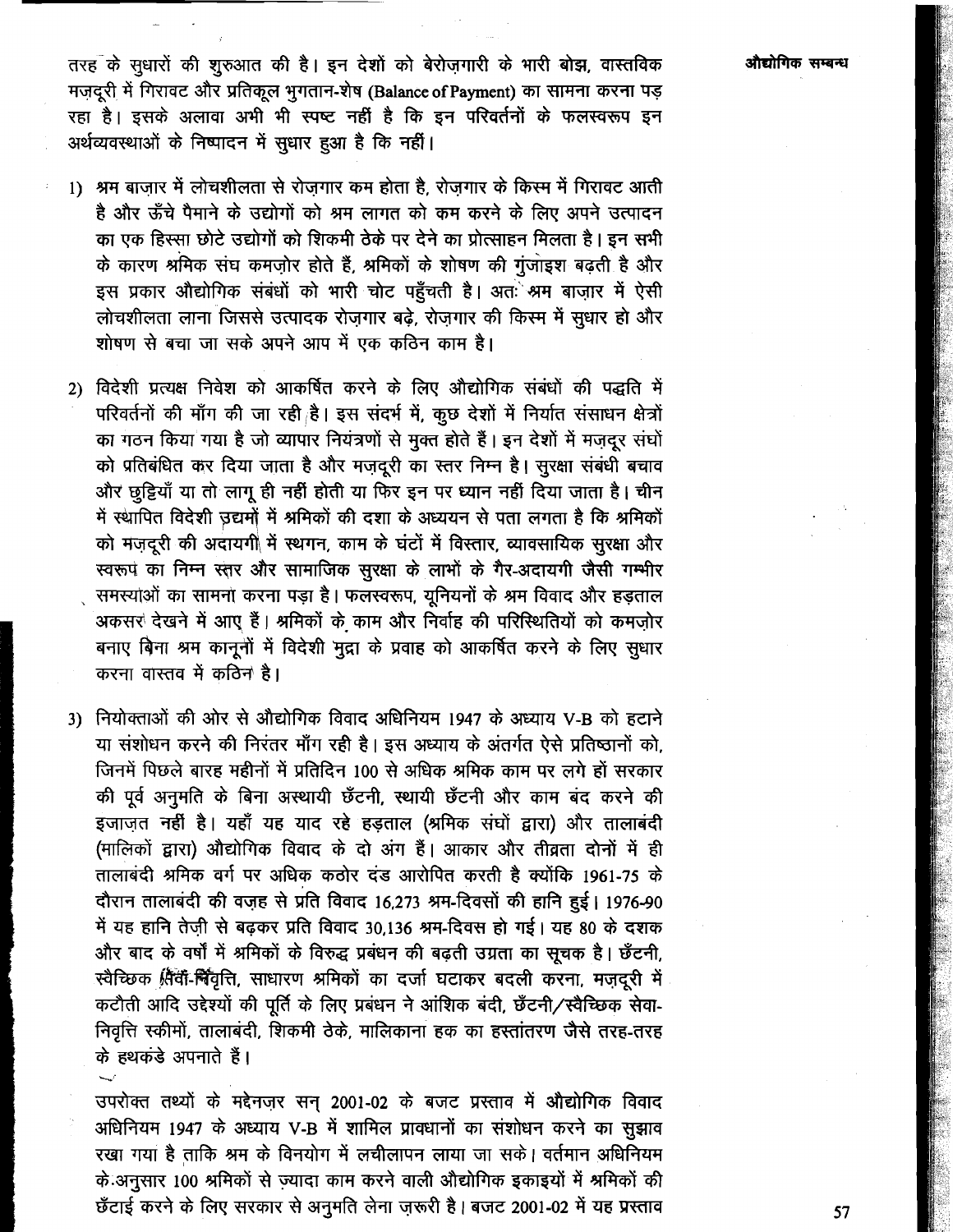रखा गया है कि उपरोक्त नियम को 1000 श्रमिकों से ज्यादा नियुक्ति वाली इकाइयों में लागू किया जाए।

4) हाल में पश्चिमी देश विश्व व्यापार संगठन (WTO) के माध्यम से विकासशील देशों पर सामाजिक धारा (social clause) लाग करने के प्रयास कर रहे हैं। सामाजिक धारा के तहत वह ऐसे अंतरराष्ट्रीय व्यापार समझौतों पर जोर दे रहें हैं जिनमें आयात को श्रम मानकों से अनुरूपता के साथ जोड़ा गया है। श्रम मानकों में शामिल बाते हैं— बाल श्रमिकों को काम पर न लगाना, न्यूनतम मज़दूरी का अनुपालन, समान अवसर, पर्यावरण, सुरक्षा आदि। श्रमिक संघ इन सामाजिक धाराओं का विरोध कर रहे हैं क्योंकि उन्हें भय है कि इन्हें व्यापारिक कार्य-कलापों में संरक्षण के लिए और विश्व राजनीति में राजनैतिक हथियार के रूप में इस्तेमाल किया जाएगा। यदि सामाजिक धारा को स्वीकार कर लिया गया तो इससे औद्योगिक संबंधों का भविष्य अत्यंत अनिश्चित हो जाएगा।

संक्षिप्त में, नीति निर्धारकों के सामने वास्तविक चुनौती और कठिन कार्य है निम्नलिखित यूग्म उद्देश्यों के बीच कैसी सामंजस्य स्थापित किया जाए। (i) उद्यम के प्रतियोगी दबावों के तहत उत्पादिता और सम्पूर्ण कूशलता का बढ़ाना, (ii) श्रमिकों के मूल अधिकारों को सुनिश्चित करना।

- 5) श्रमिक संघों का कमज़ोर पड़ना : स्थायी श्रम के स्थान पर अस्थायी, आकस्मिक, ठेका श्रमिकों और महिलाओं की नियुक्ति बढ़ाने से श्रमिकों में सुरक्षा पैदा होती है। इन परिस्थितियों में श्रमिक बँट जाते हैं और श्रमिक संघ कमज़ोर होते हैं।
- 6) सार्वजनिक क्षेत्र निजीकरण को भी संगठित श्रमिक आंदोलन को तोडने के हथियार के रूप में इस्तेमाल किया जा सकता है। निजीकरण के फलस्वरूप यदि रोज़गार में असूरक्षा उत्पन्न हो तो यूनियन की गतिविधियों में सक्रिय भाग लेने से कतरायेंगे। इसी प्रकार निजीकरण से स्थायी कर्मियों और ठेके पर काम कर रहे लोगों के बीच विभाजन हो जाएगा। अतः श्रमिक आंदोलनों का कमजोर पडना निजीकरण कार्यक्रम की कोई आश्चर्यजनक विशेषता नहीं होगी।
- 7) शूल्क देने में अवकाश, ब्याज में रियायत, सब्सिडी और पंजीकरण से मुक्ति जैसे सुविधाओं का लाभ उठाने के लिए निजी क्षेत्र की कंपनियाँ अपनी उत्पादन इकाइयों का पिछड़े हुए क्षेत्रों में पुनर्स्थापन कर रही हैं। इन इकाइयों में रोजगार शूदा श्रमिक अनियमित, अस्थायी, गैर-श्रम संघबद्ध और ठेके पर लगे हैं। इनका औद्योगिक संबंधों पर प्रतिकूल प्रभाव पड़ा है।
- 8) श्रम-किफायती (labour-saving) प्रौद्योगिकी के फलस्वरूप एक ही इकाई में एक ही काम के लिए मुआवजा ढाँचे से विकृति पैदा हो गई है। श्रमिकों के राष्ट्रीय महासंघ ठेके पर लगे और अनियमित श्रमिकों के मामले उठाने में रुचि नहीं लेते हैं। इससे श्रमिक आंदोलन में बिखराव हुआ है और संबंधों पर प्रतिकूल प्रभाव पड़ा है।

#### बोध प्रश्न 4

1) सामहिक समझौते की सफलता की क्या पूर्वापेक्षाएँ हैं?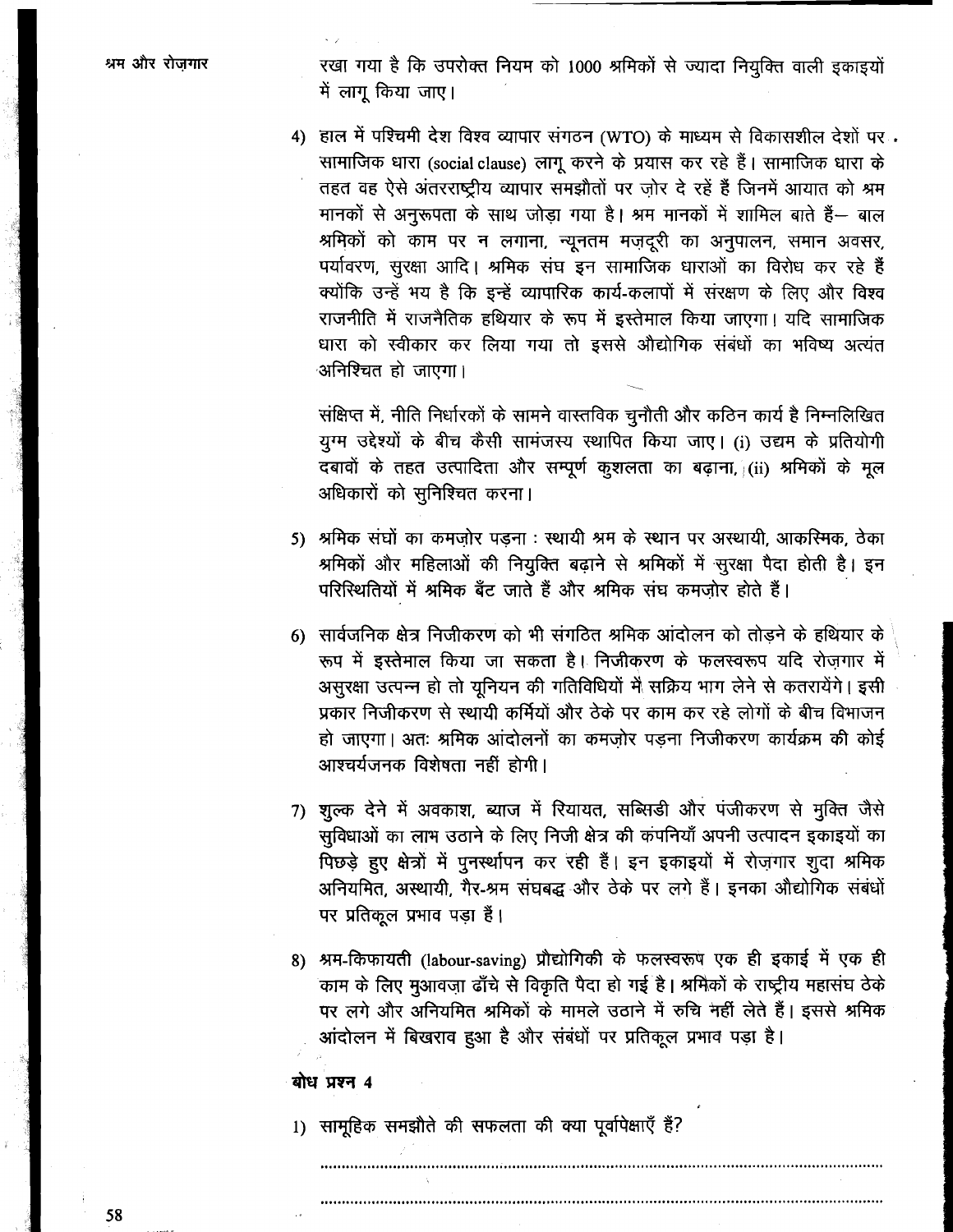2) श्रमिकों की प्रबंधन में भागीदारी की स्कीम में क्या प्रमुख रुकावटें रही हैं?

3) आर्थिक सुधार और विश्व अर्थव्यवस्था से जुड़ने के संदर्भ में औद्योगिक संबंधों के परस्पर विरोधी क्षेत्र कौन से हैं?

# $21.9$  साराश

सामान्यतः औद्योगिक संबंधों से अभिप्राय उन संबंधों से है जो रोजमर्रा के काम तथा श्रम और प्रबंधन के बीच संपर्क के दौरान उत्पन होते हैं। पेशेवर प्रबंधन के विकास तथा उत्पादन व सूचना प्रौद्योगिकी में तरक्की के साथ औद्योगिक संबंधों के क्षेत्र में विस्तार हुआ है। औद्योगिक संबंधों में तीन प्रधान अंग हैं— श्रमिक संघ. मालिकों के संघ और सरकार। भारत में 1975 तक (आपात् स्थिति लागू होने से पूर्व) हड़ताल औद्योगिक विवादों की प्रमुखता रही। आपात स्थिति की अवधि (1976-79) के दौरान मालिकों की उग्रता में तेजी आई और तालाबंदी के कारण श्रम-दिवसों की हानि में तीव्र वृद्धि हुई। 1980 से, विशेषकर 1985-86 के बाद आकार और तीव्रता दोनों ही में तालाबंदी ने श्रमिक वर्ग को अधिक सख्ती से दंडित किया। औद्योगिक विवादों में श्रम-दिवसों की हानि और श्रमिक के शामिल होने के औसत दिवसों के तौर पर निजी क्षेत्र में सार्वजनिक क्षेत्र की अपेक्षा अधिक तेजी देखने में आई।

विवादों को निपटाने के दो अंग हैं— निवारण और समझौता। विवादों के निवारण के लिए राष्ट्रीय स्तर पर त्रिपक्षीय परामर्श का और कंपनी तथा दुकान तले स्तर पर कार्य समितियों और संयुक्त प्रबंधन परिषद का प्रावधान है।

औद्योगिक विवादों को निपटाने के लिए औद्योगिक विवाद अधिनियम 1947 के अंतर्गत निपटारा व्यवस्था का प्रावधान है। जिसमें समझौता अधिकारी, समझौता बोर्ड, जाँच अदालत, श्रम अदालत और औद्योगिक ट्रिब्यूनल शामिल हैं। विवादों के सुलझाने के लिए अन्य रवैच्छिक उपाय हैं – राष्ट्रीय अर्थव्यवस्था संवर्द्धन मंडल, अनुशासन संहिता, औद्योगिक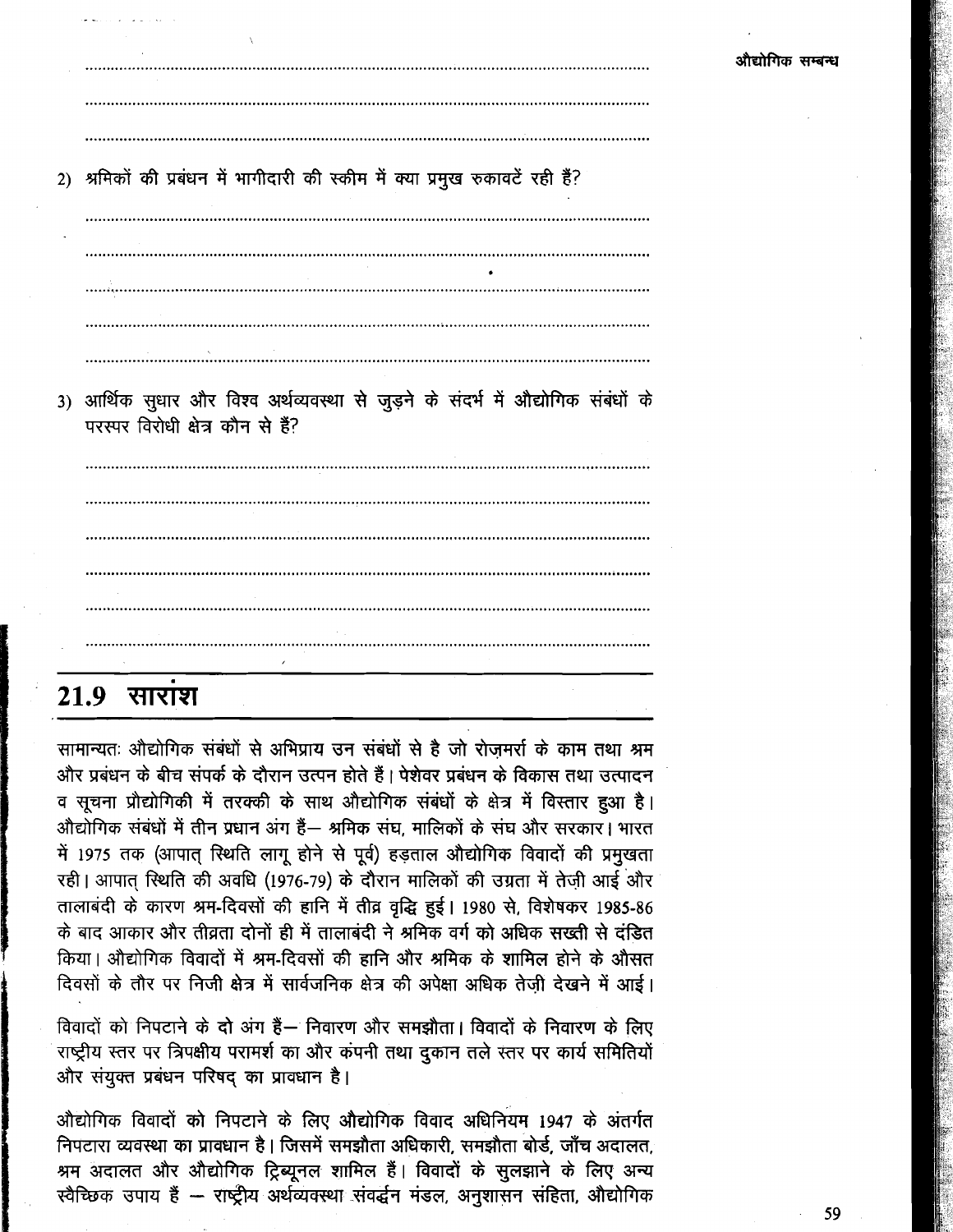संघ। भारत में सामुहिक समझौता औद्योगिक केंद्रों के कुछ ही स्थलों तक सीमित हैं और इसके प्रचालन में कई बाधाएँ हैं। प्रबंधन में श्रमिकों की भागीदारी का भी देश के औद्योगिक संबंधों पर अधिक प्रभाव नहीं पड़ा है। इस स्कीम की कई कमजोरियाँ हैं, जैसे विभिन्न यूनियनों के बीच और अन्य एक ही यूनियन के अंदर प्रतिद्वंद्विता, यूनियन को मान्यता देने के मामले का गैर-निपटारा इत्यादि।

आर्थिक सुधारों के पेशेनजुर औद्योगिक संबंधों के मोर्चे पर अनेक कठिनाइयों का सामना करना पड़ा है। इनमें से महत्त्वपूर्ण है:

- श्रम बाज़ार में ऐसी लोचशीलता किस प्रकार लाई जाय जिससे एक ओर उत्पादक i) रोज़गार में वृद्धि और रोज़गार की किस्म में सूधार हो और दूसरी ओर श्रमिकों के शोषण से बचा जा सके।
- ii) श्रमिकों के कार्य और निर्वाह की परिस्थितियों को कमज़ोर किए बिना श्रम कानूनों में परिवर्तन किस प्रकार शुरू किए जाएँ। आर्थिक सुधार और निजीकरण अनेक तरह से श्रमिक संघों को कमजोर करती है और औद्योगिक संबंधों पर प्रतिकल प्रभाव डालती हैं।

# $21.10$  शब्दावली

|                   | श्रमिक संघ (यूनियन) : श्रमिक संघ श्रमिकों के स्वैच्छिक संगठन हैं जिनमें कार्यवाही से<br>उनके हितों को बढ़ावा दिया जाता है और रक्षा की जाती है।           |
|-------------------|----------------------------------------------------------------------------------------------------------------------------------------------------------|
| श्रमिक आंदोलन     | : इससे तात्पर्य अपने अधिकारों और हितों की रक्षा और संवर्द्धन<br>के लिए श्रमिकों का सामूहिक संघर्ष हैं।                                                   |
| औद्योगिक विवाद    | : औद्योगिक विवाद काम बंदी के साथ-साथ श्रम और प्रबंधन के<br>बीच ऐसे मतभेदों की ओर संकेत देते हैं जिनको औद्योगिक<br>संबंध व्यवस्था द्वारा निपटाया जाता है। |
| त्रिपक्षीय समझौते | : इससे अभिप्राय श्रमिकों, मालिकों और सरकार के प्रतिनिधियों--इन<br>तीनों के बीच पारस्परिक क्रिया है।                                                      |

# 21.11 कुछ उपयोगी पुस्तकें

Ramaswamy E.A. and U. Ramaswamy (1981): Industry and Labour, Oxford University Press, Bombay, Chapter 6, 8.

Sharma A.M. (1984): Industrial Relations - Conceptual and Legal Framework, Himalaya Publishing House, Delhi.

ILO (1986) : Collective Bargaining A workers' Educational Manual.

# 21.12 बोध प्रश्नों के उत्तर अथवा दिशा-संकेत

#### बोध प्रश्न 1

1) सदभावपूर्ण औद्योगिक संबंध

2) औद्योगिक संघर्ष श्रमिकों पर प्रतिकूल प्रभाव डालते हैं। कामबंदी से श्रमिकों को मज़दूरी से वंचित होना पडता है और कभी-कभी छँटनी भी होती है।